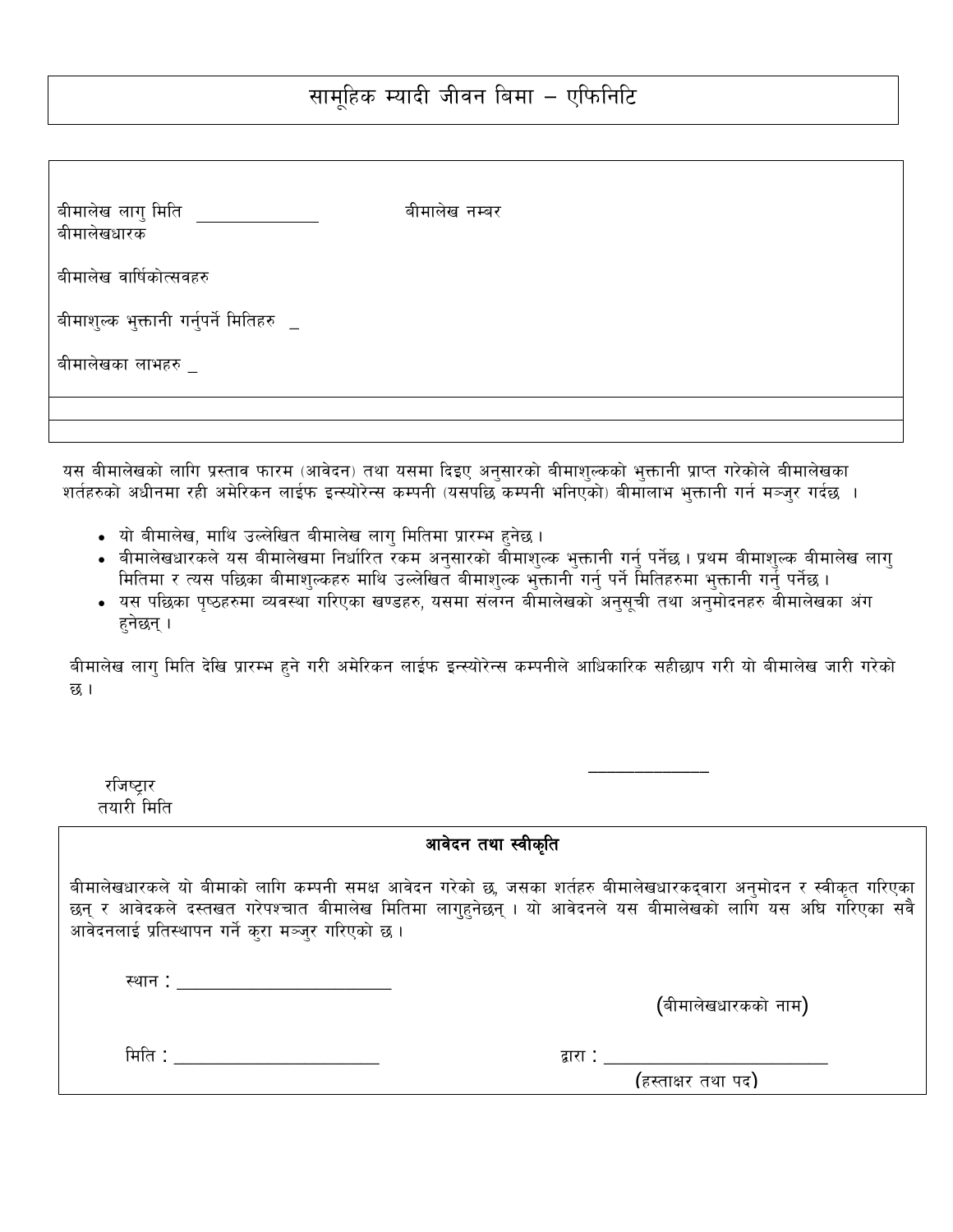| POLICY DATE:               | POLICY NUMBER: |
|----------------------------|----------------|
| POLICY HOLDER:             |                |
| POLICY ANNIVERSARIES:      |                |
| PREMIUM DUE DATES:         |                |
| <b>INSURANCE BENEFITS:</b> |                |
|                            |                |
|                            |                |

American Life Insurance Company (herein called the Insurance Company or company), in consideration of the Application for this Policy and of the payment of premiums as provided in the Policy, hereby agree to pay Benefits in accordance with and subject to the terms of the Policy

- The Policy takes effect on the Policy Date shown above
- Premiums are payable by the Policyholder in amounts determined as hereinafter provided. The first premium is due on the Policy Date, and subsequent premiums are due on the premium due dates shown above.
- The Sections set forth on the following pages of the policy and attached policy specification schedule or endorsements are part of the Policy.

In witness whereof, American Life Insurance Company has caused the Policy to be executed as of the Policy Date.

| - 1            |  |
|----------------|--|
| Registrar      |  |
| Date Prepared: |  |

### **APPLICATION & ACCEPTANCE**

Application is hereby made to the Insurance Company by the Policyholder for this Policy under which Insurance is provided, the terms of which are approved and accepted by the Policyholder to take effect on the Policy Date following signature by the applicant. It is agreed that this Application supersedes any previous Applications for the Policy.

Dated at: \_\_\_\_\_\_\_\_\_\_\_\_\_\_\_\_\_\_\_\_\_\_\_

(Name of Policyholder)

Dated on: \_\_\_\_\_\_\_\_\_\_\_\_\_\_\_\_\_\_\_\_\_\_ By: \_\_\_\_\_\_\_\_\_\_\_\_\_\_\_\_\_\_\_\_\_\_\_\_\_\_

 $\overline{a}$ 

(Signature & Title)

# सामूहिक म्यादी जीवन बिमा-एफिनिटि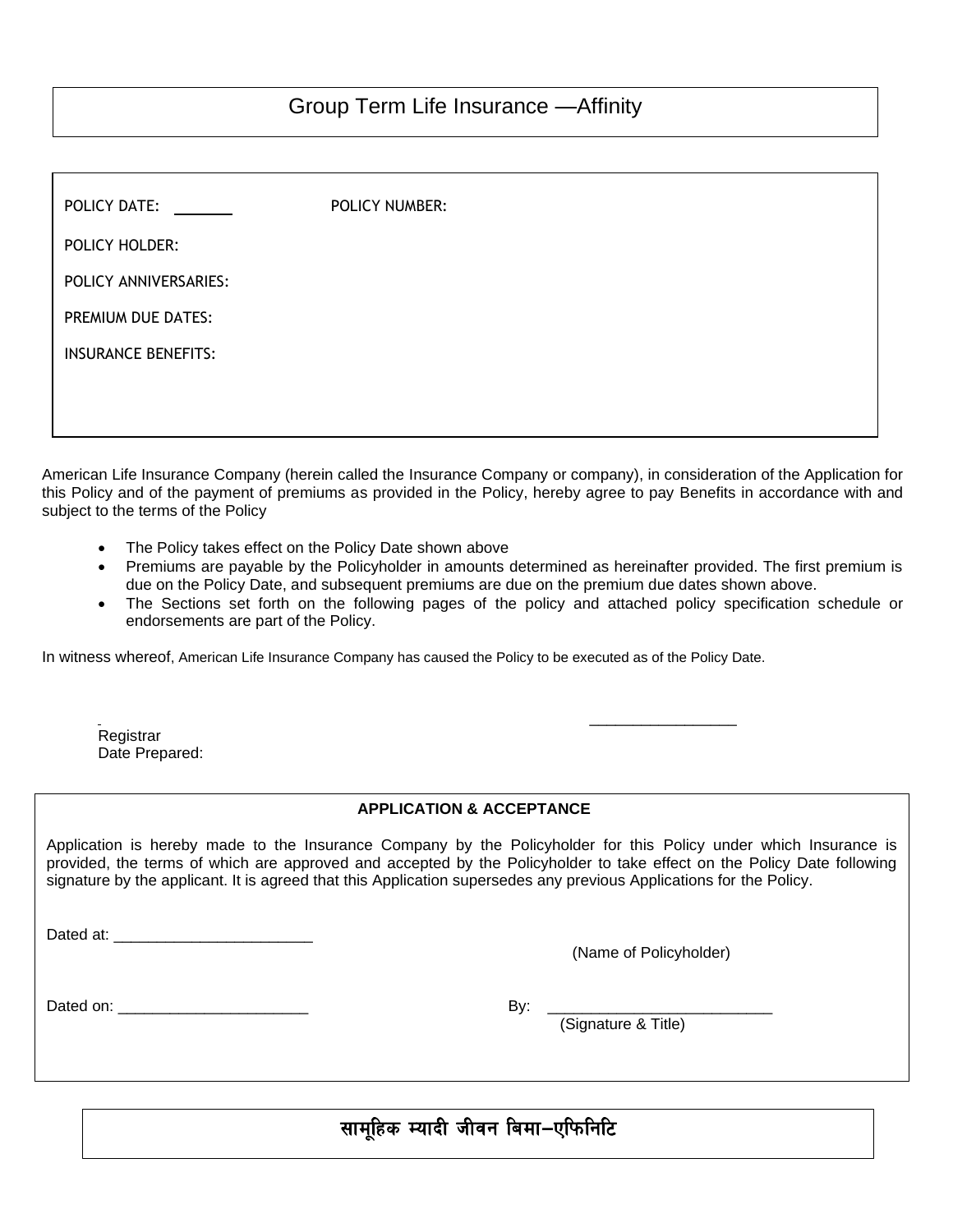## अमेरिकन लाईफ इन्स्योरेन्स कम्पनी (यसपछि कम्पनी भनिएको) द्वारा जारी गरिएको

भाग १–परिभाषाहरु:

**"दैनिक जीवनका गतिविधिहरु"** : भन्नाले तल उल्लेखित गतिविधिहरुलाई बुभ्फाउने छ: **क) नुहाई-धुवाई**:नुहाउने केाठा वा धारामा नुहाइ धुवाइ गर्न सक्ने क्षमता (नुहाउने कोठा वा धारामा प्रवेश गर्न सक्ने तथा बाहिरिन सक्ने क्षमता समेत) अथवा अन्य साधनहरुबाट सन्तोषजनक रुपमा नुहाई धवाई गर्नसक्ने क्षमता । ख) पहिराई:सबै प्रकारका पोषाक र उपयुक्तता अनुसार कुनै बन्धक (Braces), कृत्रिम हात खुट्टा तथा अन्य सर्जिकल उपकरणहरु लाउन, फुकाल्न, बाध्न र खोल्न तथा सुरक्षित राख्न सक्ने क्षमता। ग)स्थानान्तरणः ओछ्यानवाट कुर्सी वा पांग्रे कुर्साी र सो बाट ओछ्यानसम्म आउन जान सक्ने क्षमता । घ) गतिशिलताः घरभित्र समतलं सतहहरुको एक कोठाबाट अर्को कोठामा सर्न सक्ने क्षमता । <mark>ङ) दिसापिसाव</mark> : शौचालय प्रयोग गर्न सक्ने वा अन्य तरिकाबाट दिशापिसाबको कार्यलाई ब्यवस्थितगरी सन्तोषजनक व्यक्तिगत सरसफाई कायम राख्न सक्ने क्षमता। **च) खानपान** :उपलब्ध तयारी खाना आफैले खान सक्ने क्षमता ।

**"दर्घटना"** भन्नाले वाहिरी, आंखाले स्पष्ट देख्न सकिने र सांघातिक माध्यमबाट हने आकस्मिक र अप्रत्यासित घटना सम्फन् पर्छ।

**"आवेदन"** भन्नाले यस बीमालेख अन्तर्गतको बीमा लाभको रक्षावरणका लागि प्रस्ताव ∕ आवेदन फाराम वा नामाङ्गन गर्न प्**रयाएको** प्रकियालाइ ब़भ्ताउनेछ ।

**"ईच्छाइएको व्यक्ति ∕हितग्राही (Beneficiary)"** भन्नाले आवेदनमा ईच्छाइएको व्यक्ति ∕हितग्राही भनी उल्लेख गरिएको व्यक्ति (हरु) वा संस्थालाई बभाउनेछ ।

**"रक्षावरण लागू मिति"** भन्नाले (क) व्यक्तिगत बीमा लागू मिति (ख) रक्षावरणमा पछि कुनै परिवर्तन गरिएको भए परिवर्तन सम्वन्धी उपयुक्ते अनुमोदनमा उल्लेखित मिति वा (ग) कुनै पुनर्जागरण गरिएको भए बीमालेखको पुनर्जागरण मिति, मध्ये पछिल्लो मितिलाई बुभगउनेछ । भाग-२ खण्ड १.५ बिरामीको कारण अस्पताल भर्ना आयलाभको रक्षावरण लाग मिति (क) व्यक्तिगत बीमा लागू मिति (ख) रक्षावरणमा पछि कुनै परिवर्तन गरिएको भए परिवर्तन सम्वन्धी उपयुक्त अनुमोदनमा उल्लेखित मिति वा ( ग) कुनै पुनर्जागरण गरिएको भए बीमालेखको पुनर्जागरण मिति ⁄मध्ये पछिल्लो मितिदेखी एकतीस (३१) दिनलाई बुभ्फाउनेछ ।

भाग-२ खण्ड १.६ रक्षावरण गरिएको घातक रोग रक्षावरण लागू मिति क) ब्यक्तिगत बीमा लागू मिति (ख) रक्षावरणमा पछि कुनै परिवर्तन गरिएको भए परिवर्तन सम्वन्धी उपयुक्त अनुमोदनमा उल्लेखित मिति वा (ग) कुनै पुनर्जागरण गरिएको भए बीमालेखको पुनर्जागरण मिति, मध्ये पछिल्लो मितिदेखी साठी (६०) दिन पछिको मितिलाई बुभाउनेछ ।

"रोग निदान (Diagnosis) वा निदान भएको (Diagnosed)" भन्नाले यस बीमालेखमा उल्लेखित सम्बन्धित घातक रोगको लागि निश्चित गरिएको प्रमाणको आधारमा वा कम्पनीलाई स्वीकार्य हुने विकिरण शास्त्रीय (Radiological),रोगलक्षण (Clinical), तन्तुशास्त्रीय (Histological) वा प्रयोगशाला (laboratory) प्रमाणका आधारमा चिकित्सकद्वारा गरिएको अन्तिम रोग .<br>निदानलाई बुफाउनेछ । यसरी गरिएको रोग निदान कम्पनीको मेडिकल निर्देशकद्वारा समर्थन गरिएको हुनुपर्नेछ । बीमितले वृफाएको मेडिकल प्रमाण वा निजले आवश्यक ठानेका अन्य कुनै अतिरिक्त प्रमाणका आधारमा कम्पनीको मेडिकल निर्देशकले आफ्नो राय दिन सक्नेछन् । रोग निदानको उपयुक्तता वा सत्यता सम्वन्धमा विवाद वा असहमति देखापरेमा सम्वन्धित बीमित वा त्यस्तो रोग निदानको लागि प्रयोग भएको प्रमाणको परीक्षण गराउन सक्ने अधिकार कम्पनीलाई हुनेछ। यस्तो परीक्षण कम्पनीद्वारा छनौट गरिएको सम्वन्धित औषधी क्षेत्रमा कार्यरत स्वतन्त्र, ख्यतिप्राप्त विशेषज्ञद्वारा गरिनेछ र त्यस्तो निदान सम्बन्धमा त्यस्तो विशेषज्ञको रायलाई बीमित तथा कम्पनी दुबैलाई मान्य हुनेछ ।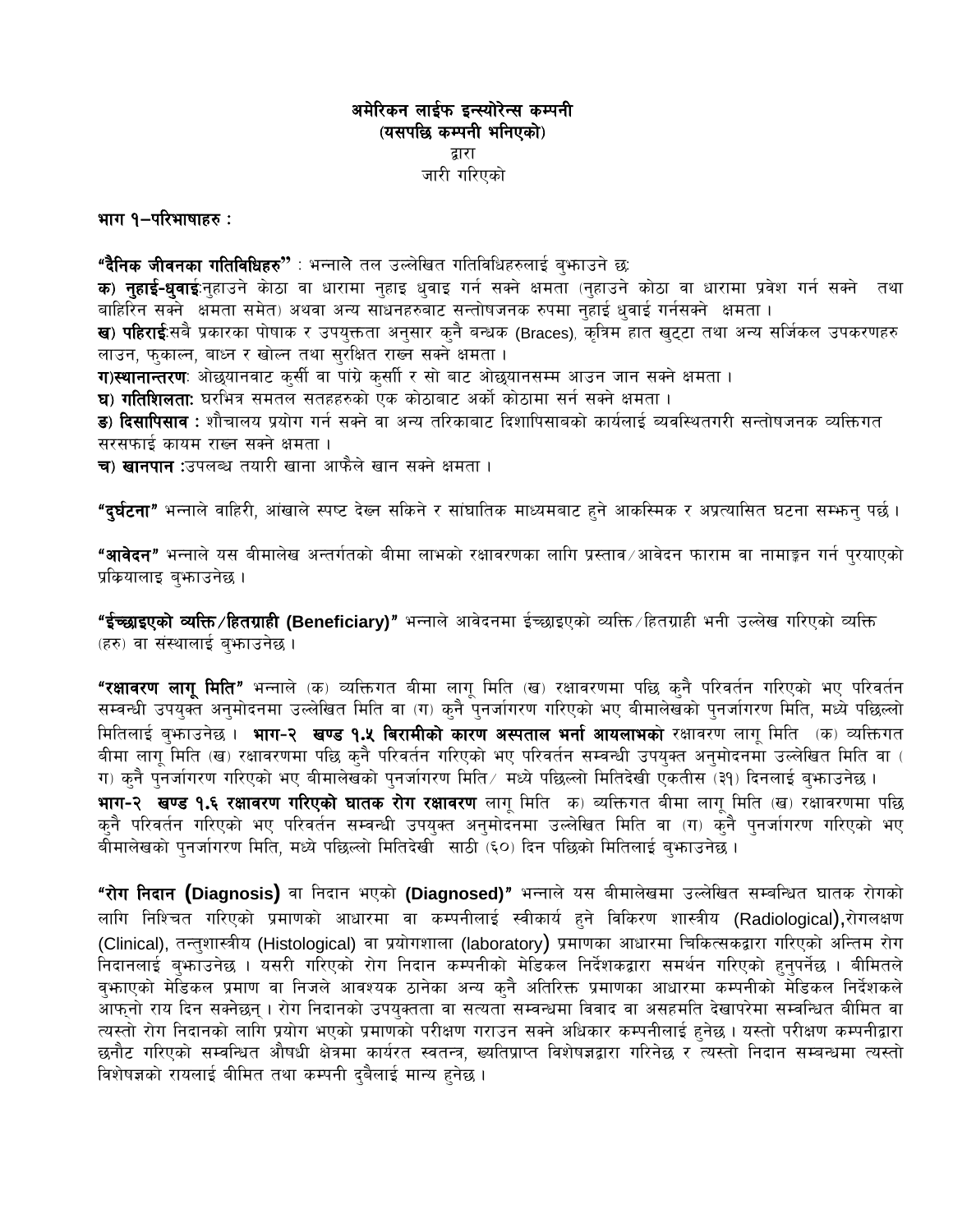# Group Term Life Insurance—Affinity

### Issued by AMERICAN LIFE INSURANCE COMPANY (Herein called the Company)

#### **PART I – DEFINITIONS**

#### "**Activities of Daily Living**": means

- a) Washing: the ability to wash in the bath or shower (including getting into and out of the bath or shower) or wash satisfactorily by other means;
- b) Dressing: the ability to put on, take off, secure and unfasten all garments and as appropriate, any braces, artificial limbs or other surgical appliances;
- c) Transferring: the ability to move from a bed to an upright chair or wheelchair and vice versa;
- d) Mobility: the ability to move indoors from room to room on level surfaces;
- e) Toileting: the ability to use the lavatory or otherwise manage bowel and bladder functions so as to maintain a satisfactory level of personal hygiene;
- f) Feeding: the ability to feed one self once food has been prepared and made available.

**"Accident"** means a bodily injury, which can be seen by the eyes, and was unforeseen and fortuitous incident.

**"Application"** means the Application or fulfilling enrollment procedure for Insurance coverage under the Policy.

**"Beneficiary"** means the person(s) or organization designated as beneficiary (ies) in the Application or in any other Policyholder's document.

**"Coverage Commencement Date"** means: (a) the Effective Date of Individual Insurance; (b) the date stated in relevant endorsement when subsequent changes are made to the coverage; or (c) the date of reinstatement of the Policy in case of any reinstatement, whichever is later. **For Part II Benefits; Section 1.5 Sickness In-Hospital Income** 31(thirty one) days and **Section 1.6 Covered Critical Illness** 60 (sixty) days after: (a) the Effective Date of Individual Insurance; (b) the date stated in relevant endorsement when subsequent changes are made to the coverage; or (c) the date of reinstatement of the Policy in case of any reinstatement, whichever is later.

**"Diagnosis" or "Diagnosed"** wherever used in this Policy means the definitive Diagnosis of such critical illness or diagnosis made by a Physician as herein below defined, based upon radiological, clinical, histological or laboratory evidence acceptable to the Company. Such Diagnosis must be supported by the Insurance Company's Medical Director who may base his opinion on the medical evidence submitted by the Insured Person and / or any additional evidence that he may require.

In the event of any dispute or disagreement regarding the appropriateness or correctness of the Diagnosis, the Insurance Company shall have the right to call for an examination, of either the Insured Person or the evidence used in arriving at such Diagnosis, by an independent acknowledged expert in the field of concerned medicine selected by the Insurance Company and the opinion of such expert as to such Diagnosis shall be binding on both the Insured Person and the Insurance Company.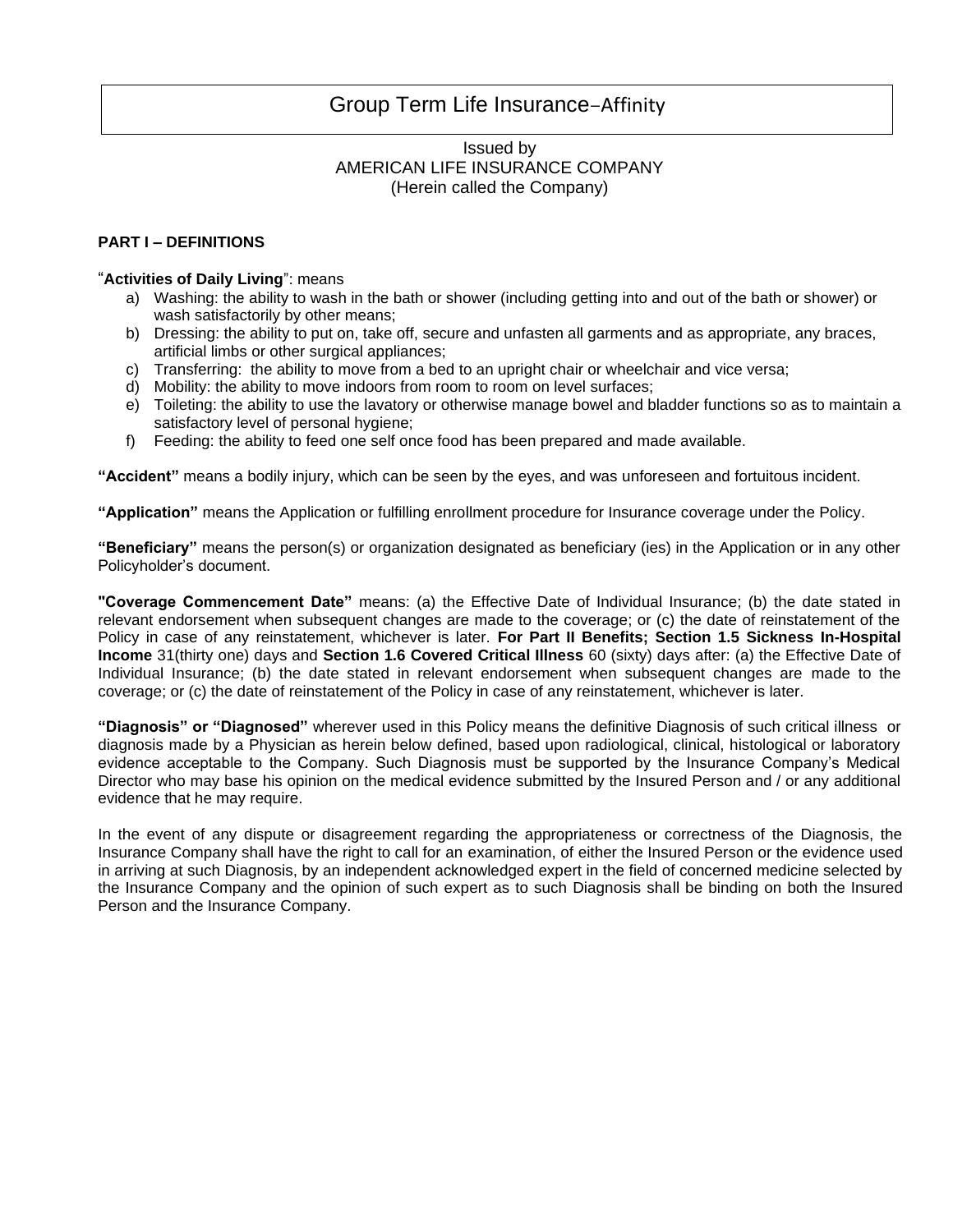**"कट्टी रकम"** भन्नाले बीमालेखको अनुसुचीमा उल्लेख भए अनुसार बीमालाभ भुक्तानीयोग्य हुनु अघि बीमित व्यक्तिले व्यहोर्न् पर्ने खर्च वा क्षति रकमलाई बभाउनेछ।

**"लुप्त अवधि"** भन्नाले बीमित व्यक्ति अस्पतालमा भर्ना भएको पहिलो दिनदेखि एक दिन (२४ घण्टा) को अवधिलाई बुभ्फाउनेछ । यस अवधिको लागि कनै लाभ दिईने छैन ।

**"अस्पताल"** भन्नाले नेपालको प्रचलित कानुन वमोजिम अस्पतालको इजाजत प्राप्त गरेको निकायलाई जनाउनेछ ।

"घाउचोट" भन्नाले यो बीमालेख लाग् रहेको अवधिमा दुर्घटनाको कराणबाट बीमितलाई लागेको शारिरीक चोटपटकलाई सम्फन् पर्छ, जन घाउचोट बीमा दावीको आधार हुन्छ ।

**" अंतरंग बिरामी (अस्पताल भर्ना भएको बिरामी**)" भन्नाले बिरामीको रुपमा दर्ता भई कम्तीमा १ दिन (२४ घण्टा) अस्पतालमा भर्ना रहेको व्यक्तिलाई बुभ्काउनेछ ।

**"बीमित"** भन्नाले बीमालेखधारकद्वारा कम्पनीलाई बीमाशुल्क सहित नाम सूचित गरिएका र बीमा कम्पनीद्वारा बीमाको लागि स्वीकार गरिएका, तीन (३) देखि सत्तरी (७०) वर्ष उमेरका व्यक्ति(हरु)लाई बर्भाउनेछ ।

**"बीमांक रकम"** भन्नाले बीमालेखको अनुसुचीमा विभिन्न लाभहरुका लागि तोकिएको रकमलाई बुभ्फाउनेछ ।

**"औषद्योपचार खर्च (Medical Expense)"** भन्नाले दुर्घटना भएको मितिले तीस (३०) दिन भित्र खर्च भएको र बीमितद्वारा उपचारका लागि भुक्तानी गरिएको आवश्यक र वास्ताविक रकमलाई बुभ्ताउनेछ । तर, बीमित व्यक्ति यस्तो खर्चको पुरै वा आंशिक रकम अन्य स्रोतबाट सोधभर्ना पाउन सक्ने अवस्थामा कम्पनीको दायित्व शोधभर्नाबाट प्राप्त हुने रकम भन्दा बढीभएको र बीमालेखको अनुसूचीमा दिएको सीमाभित्र रहेको रकमसम्ममा मात्र सिमित हुनेछ ।

"अस्पताल भर्ना आवश्यकता (Medical Necessity)" भन्नाले उपचाररत चिकित्सकको प्रतिवेदन अनुसार बीमित अस्पताल भर्ना (अंतरंग बिरामी) भई उपचार गराउन आवश्यक रहेको तथा बहिरंग बिरामीको रुपमा निजको सुरक्षित र प्रभावकारी उपचार हुन नसक्ने कुरा पुष्टि भएको अवस्थालाई बुभ्राउनेछ ।

**"चिकित्सक"** भन्नाले आवेदनमा उल्लेखित बीमित, बीमितको नातेदार, रोजगारदाता वा कामदार बाहेकको औषधी उपचार र ∕ वा शल्यकिया गर्न कानूनी रुपमा इजाजतप्राप्त व्यक्तिलाई बुभ्राउनेछ ।

**"पूर्व विद्यमान अवस्था"** भन्नाले आवेदन वा स्वास्थ्य विवरणमा घोषणा गरिएको वा नगरिएको भए पनि रक्षावरण लागू मिति भन्दा ्णोडि जुनसुकै समयमा रोग पत्ता लागेका, औषधोपचार गरिएको वा जसका लागि चिकित्सकीय सल्लाह लिईएको वा कुनै अस्वस्थता वा रोगको लक्षण बिद्यमान रहेको र सोको वीमितलाइ विवेकसगंत ज्ञान भएको शारिरिक अवस्थालाई ब्भाउनेछ ।

**"बीमालेख अनुसूची"** भन्नाले यस बीमालेखको अभिन्न अंगको रुपमा रहेको यसै साथ संलग्न बीमालेखको अनुसूचीलाई ब्फाउनेछ ।

**"जायज र चलनचल्ती"** भन्नाले बीमितलाई आवश्यक उपचारको लागि भुक्तानी गरिएको वास्तविक खर्च रकम सम्भन्न पर्छ जुन खर्च रकम सो खर्च गरिएको ठाउँमा त्यस्तो उपचार, उपचारसामाग्री वा उपचार सेवाको प्रचलित दर भन्दा बढि हुने छैन ।

"बिमारी (Sickness)" भन्नाले यस बीमालेखको (क) व्यक्तिगत बीमा लागू मिति (ख) बीमा रक्षावरणमा पछि कुनै परिवर्तन गरिएको भए परिवर्तन सम्वन्धी उपयुक्त अनुमोदनमा उल्लेखित मिति वा (ग) कुनै पुनर्जागरण गरिएको भए बीमालेखको पनर्जागरण मितिमध्ये पछिल्लो मितिपछि लागेको रोग वा बिमारीलाई बफाउनेछ ।

"रक्षावरण गरिएको घातक रोग अनुसूची (Schedule of Covered Critical Illness)" भन्नाले रक्षावरण गरिएका घातक रोगहरुको नामावली र परिभाषासहितको बीमालेखको अभिन्न अंगको रुपमा बीमालेखसंग संलग्न अनुसूचीलाई बुभाउनेछ ।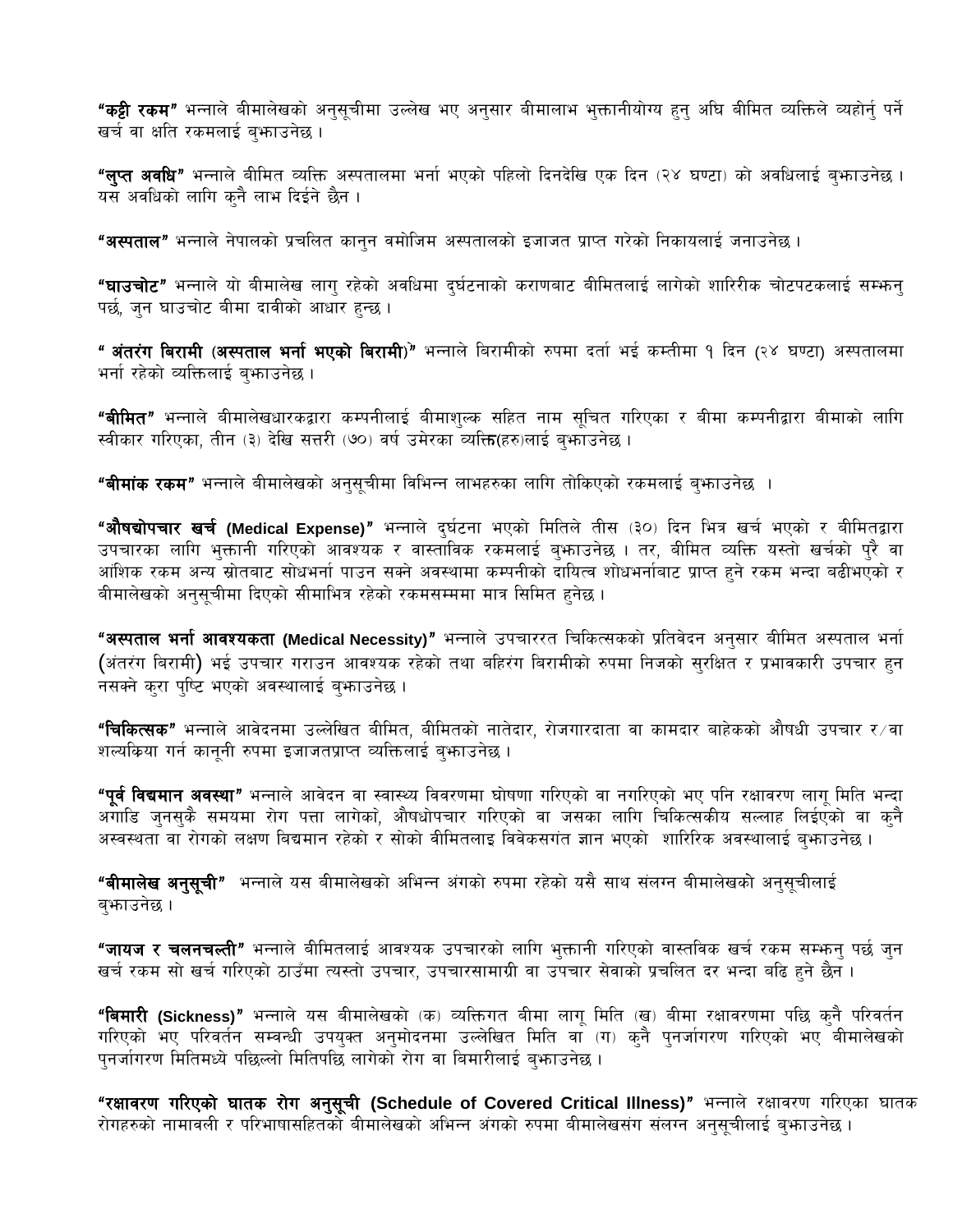**"Deductible"** means the amount of expense or loss as stated in the Policy Specification Schedule to be paid by the insured before the benefits become payable.

**"Elimination Period"** means 1 day (24 hours) as stated in the Policy Specification Schedule, commencing with the first day the Insured Person is confined in hospital, for which no benefits are payable.

**"Hospital** "means an establishment, which holds a license as a hospital as per prevailing law of Nepal.

**"Injury"** means accidental bodily injury occurring while this policy is in force as to the Insured Person whose Injury is the basis of claim.

**"In-patient"** means a person who is confined in a Hospital as a registered bed patient for at least 24 Hours.

**"Insured"** means the individual(s) between age 3 (Three) to 70 (seventy) years, whose details are reported in the Application along with the premium by the Policyholder and accepted for coverage by the Insurance Company.

**"Face Amount"** means the amount stated for various benefits in the Policy Specification Schedule.

**"Medical Expense"** means expenses incurred as a result of Injury, within thirty (30) days from the date of accident, and paid by the Insured Person for treatment provided in the event of the insured becoming entitled to a refund of all or part of such expenses from any other source, the Company will only be liable for the excess of the amount recoverable from such other source and within the limits provided in the Policy Specification Schedule.

**"Medical Necessity"** means that the medical condition of the Insured Person requires hospital confinement according to a treating Physician report confirming that a safe and effective treatment cannot be provided to the Insured Person as an Outpatient.

**"Physician"** means a person legally licensed to practice medicine and/or surgery as per law of Nepal other than the Insured Person or a member of the Insured Person's immediate family.

**"Pre-existing Condition"** means any physical condition that was diagnosed, treated, or for which a physician was consulted, or the existence of symptoms of any illness or disease prior to Enrollment Date or Re-enrollment Date or the last Reinstatement Date, whichever is later, whether declared or undeclared on Application or Health Statement by the Insured Person.

**"Policy Specification Schedule or "Schedule"** means the Policy Specification Schedule which is attached hereto and which forms a Section of this Policy.

**"Reasonable and Customary"** means any medical charge which is charged for treatment, supplies or medical services medically necessary to treat the Insured Person's condition and does not exceed the usual level of charges for similar treatment, supplies or medical services in the locality where the expenses are incurred.

**"Sickness"** means sickness or disease contracted after the Effective Date of Individual Insurance, or (b) the date stated in relevant endorsement when subsequent changes are made to the coverage, or (c) the date of reinstatement of the Policy in case of any reinstatement, whichever is later as to the Insured Person whose sickness is the basis of claim.

**"Schedule of Covered Critical Illness"** means the schedule listing and defining the Covered Critical Illnesses attached to and forming part of this Policy.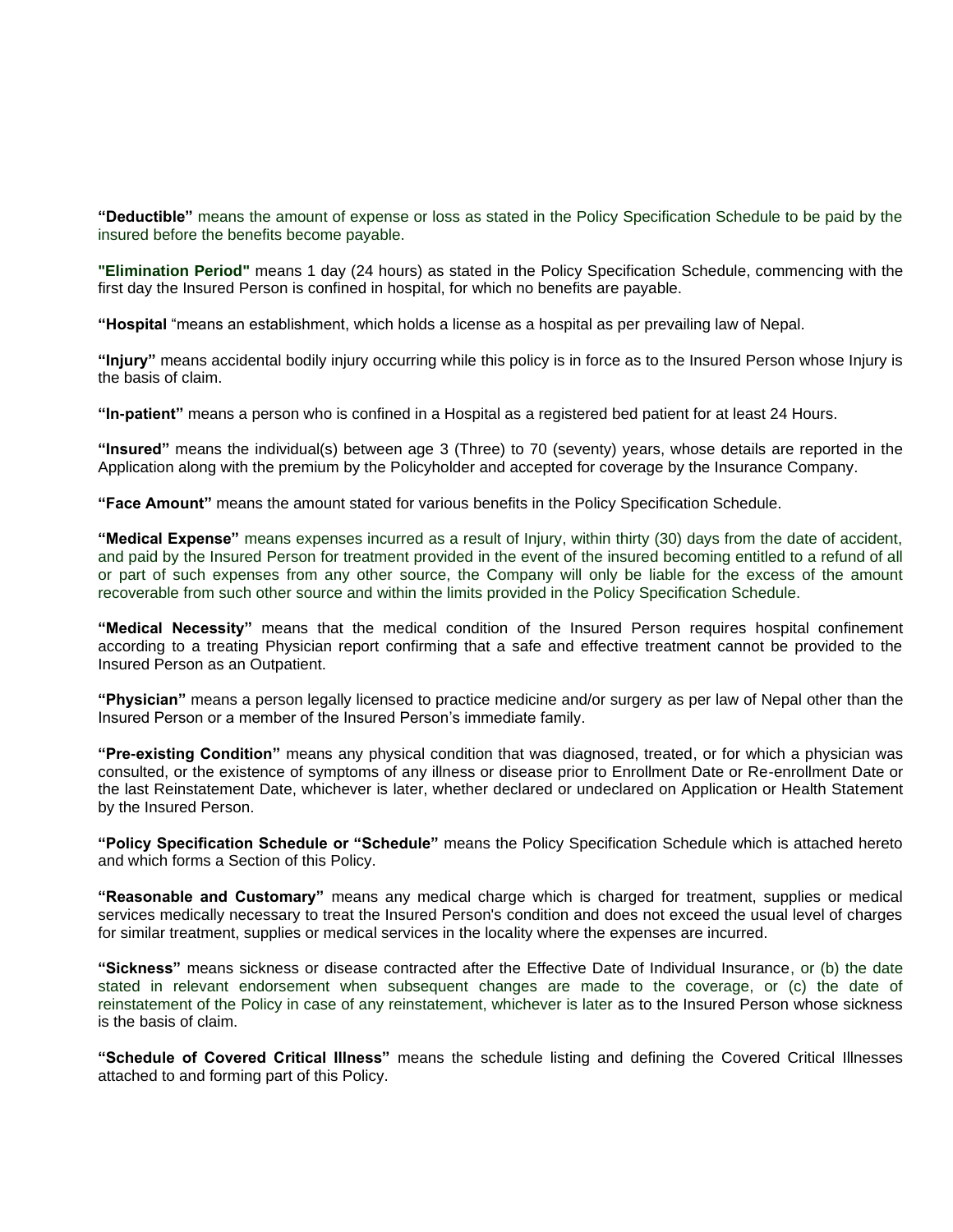**"पूर्ण र स्थायी असक्त"** भन्नाले बीमित आय वा मुनाफा आर्जन गर्ने कुनै पनि व्यवसाय वा पेशा गर्न सधैका लागि असमर्थ भएको .<br>अवस्था सम्फन् पर्छ । र क्षति भएको समयमा बीमित बेरोजगार रहेको भएमा सो शव्दले यस बीमालेखमा उल्लेखित दैनिक जीवनका गतिविधिहरु (कम्तीमा ३ गतिविधिहरु) आफै अर्थात कसैको सहयोग बिना गर्न नसक्ने अवस्थालाई जानउने छ । यस्तो अवस्था भविष्यमा निको हुने वा नहुनेमा यकिन हुन नसकिने भएमा दुर्घटना घटेका मितिदेखि ३६५ दिनसम्म बीमित स्थायी पूर्ण अशक्त रहेमा निज सधैका लागि स्थायी पूर्ण अशक्त मानिनेछ ।

### भाग-२ लाभहरु

तल उल्लेखित लाभहरु मध्ये कनै वा सवै लाभ, सोको बीमाङ्क, बन्देजहरु र निश्चित बीमाशुल्क बीमालेखको अनुसूचीमा उल्लेखित भएमा मात्र मान्य हुनेछन्।

### <u>खण्ड १.१ मृत्युलाभ</u>

व्यक्तिगत रक्षावरण लागु मिति पश्चात, यो बीमालेख वहाल रहेको र व्यक्तिगत रक्षावरण जारी रहेको अवधिभित्र यस बीमालेख अन्तर्गतका बीमितको यदि मृत्यु भएमा बीमालेखको प्रावधान र शर्तहरुको अधिनमा रही बीमालेख अनुसूचीमा उल्लेखित बीमांक रकम भुक्तानी गरिनेछ ।

# खण्ड १.२ दुर्घटना मृत्यु, अंगभंग, स्थायी पूर्ण असक्तता

### खण्ड १.२.१ दुर्घटना मृत्युलाभ :

घाउचोटको परिणाम स्वरुप दुर्घटना भएको एकसय त्रियासी (१८३) दिनभित्र बीमितको मृत्यु भएमा कम्पनीले बीमालेखको अनुसूची मा उल्लेखित बीमांक रकम खण्ड १.२.२ र ⁄वा खण्ड १.२.३ अन्तर्गत भुक्तानी गरिएको वा भुक्तानी योग्य रहेको अन्य क्नै रकम भए सो घटाई बाँकी रकम भुक्तानी गर्नेछ।

## खण्ड १.२ .२ अंगभंग, दृष्टि, श्रवण, वाक् शक्ति क्षतिलाभ :

यदि घाउचोटको परिणाम स्वरुप बीमितलाई दुर्घटना घटेको मितिले एकसय त्रियासी (१८३) दिन भित्र निम्नानुसारको कुनै क्षति .<br>भएमा बीमालेख अनुसुचिमा उल्लेखित बीमाङ्को निम्न प्रतिशत वमोजिम हुने रकम कम्पनीले भक्तानी गर्नेछ ।

| दुबै कानको श्रवण शक्ति गुमेमा …………………………………………………… बीमांक रकम शतप्रतिशत |  |  |
|-------------------------------------------------------------------------|--|--|
|                                                                         |  |  |
|                                                                         |  |  |
|                                                                         |  |  |

'क्षति' भन्नाले यस अतिरिक्त करारमा जहाँसुकै प्रयोग भएपनि निम्न सम्बन्धी प्रकार्यात्मक उपयोगको पूर्णह्रास (loss of functional use) वा पूर्ण र स्थायी छेदनलाई (complete and permanent severance) बुभगउनेछ :

- हात वा खुट्टाको सम्बन्धमा नाडी वा गोली गाठाँको जार्नी वा सो भन्दा माथि
- बुढी औला र चोर औलाको सुम्बन्धमा हत्केला र औलाको जोर्नी वा सो भन्दा माथि
- दुष्टि, श्रवण वा वाक् सम्बन्धमा नेत्र विज्ञान (Ophthalmology) वा कर्ण-स्वर विज्ञान(Otolaryngology) मा विशेषज्ञता प्राप्त गरेको इजाजत प्राप्त चिकित्सकद्वारा प्रमाणित गरिएको दृष्टि, श्रवण वा वाक् शक्तिको पूर्ण र अपूरणीय (entire & Irrecoverable) क्षति

माथि तोकिएका क्षतिहरुमध्ये एकभन्दा बढी क्षति हुन गएमा यस अन्तर्गत भुक्तानी हुने लाभ प्रत्येक क्षतिको लागि निर्धारित लाभहरुलाई योग गरी निर्धारण गरिनेछ र त्यस्तो योगफल शतप्रतिशत बीमांक सम्ममात्र सीमित हुनेछ । शतप्रतिशत बीमांक रकम भुक्तानी हनेगरि कनै क्षति ∕क्षतिहरु भएको अवस्थामा बीमितको यस बीमालेख अन्तर्गतको बीमा तुरुन्त समाप्त हुनेछ । यसरी बीमा समाप्त भएपनि, यस्तो क्षतिको कारक दुर्घटनावाट उत्पन्न हुने कुनै दाबीप्रति पुर्वाग्रह राखिने छैन ।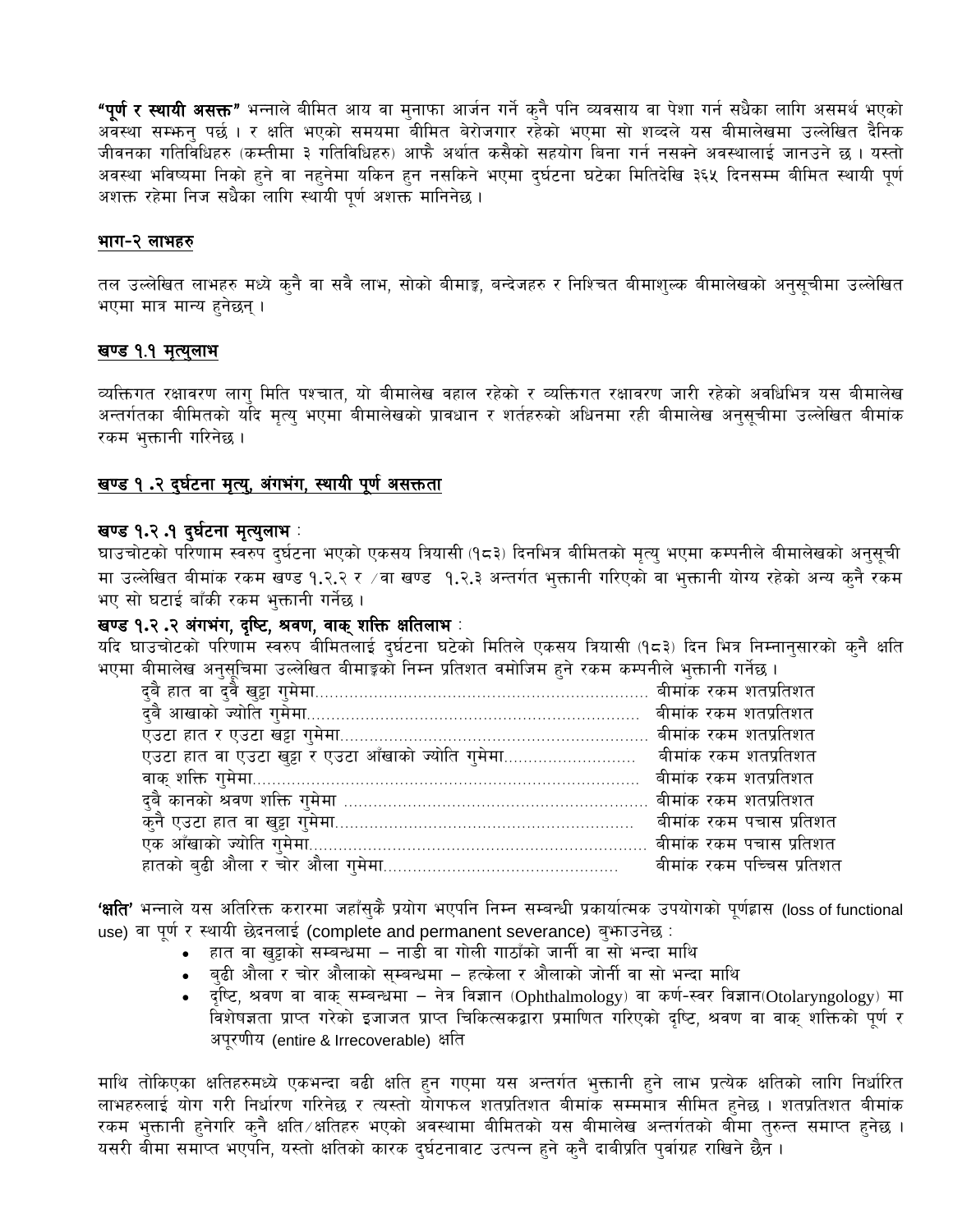**"Permanent Total Disablity"** means the Insured is unable to engage in any occupation or employment for compensation or profit for the remainder of the Insured Person's life. And, if at the time of the loss the Insured is unemployed, inability of the insured to perform, unaided, at least 3 or more "Activities of Daily Living" as defined herein. In such circumstances,, where the insured is totally and permanently disabled and which is continued uninterruptedly for a period of three hundred sixty five (365) days then the insured is deembed to be declared totally & permanently disabled.

#### **PART II – BENEFITS**

The coverage stated hereunder are valid only in respect of the Benefits specifically indicated in the Policy Specification Schedule by the insertion of the Face amount, its limitation and of the appropriate premium.

#### **SECTION 1.1 – LOSS OF LIFE**

If the Insured Person under this Policy dies after the individual coverage commencement date, while this Policy is in force and during the continuance of the individual coverage, the face amount as stated in policy specification schedule will be paid per the terms and provisions of the Policy.

### **SECTION 1.2 – ACCIDENTAL DEATH, DISMEMBERMENT AND PERMANENT TOTAL DISABILITY (AD, D, PTD)**

#### **SECTION 1.2.1 LOSS OF LIFE ACCIDENT INDEMNITY**

When Injury results in loss of life of the Insured Person within One hundred eighty three (183) days from the date of the accident, the Company will pay the Face Amount as stated in Policy Specification Schedule, less any other amount paid or payable under Sections 1.2.2 and 1.2.3.

#### **SECTION 1.2.2 DISMEMBERMENT, LOSS OF SIGHT, HEARING, SPEECH INDEMNITY**

When Injury to the Insured results in any of the following losses within One hundred eighty three (183) days from the date of the accident, the Insurance Company will pay for the Loss for the Face Amount stated in policy specification schedule:

| Loss of Both Hands and Both Feet or Sight        | 100 % of Face Amount |
|--------------------------------------------------|----------------------|
|                                                  | 100 % of Face Amount |
|                                                  | 100 % of Face Amount |
| Loss of Either Hand or Foot and Sight in one Eye | 100% of Face Amount  |
|                                                  | 100% of Face Amount  |
|                                                  | 100% of Face Amount  |
|                                                  | 50% of Face Amount   |
|                                                  | 50% of Face Amount   |
|                                                  | 25 % of Face Amount  |

"Loss" wherever used herein means the total loss of functional use or complete and permamnet severance:

- With reference to hand or foot: at or above the metacarpi phalangeal joints.
- With reference to thumb and index; at or above the wrist or ankle joints
- With reference to sight, hearing or speech: the entire irrecoverable loss of sight , hearing or speech as certified by licensed physician specializing in opthalmology or otolaryngology.

In case of occurrence of more than one of the losses specified under this section, the total indemnity payable hereunder is established by adding the indemnity corresponding to each single loss up to a maximum limit of 100 % of the face amount.The occurrence of any loss/losses to the insured person for which the face amount is payable shall at once terminate the insurance of the insured person under the benefit, but such termination shall be without prejudice to any claim originating out of the accident causing the loss/losses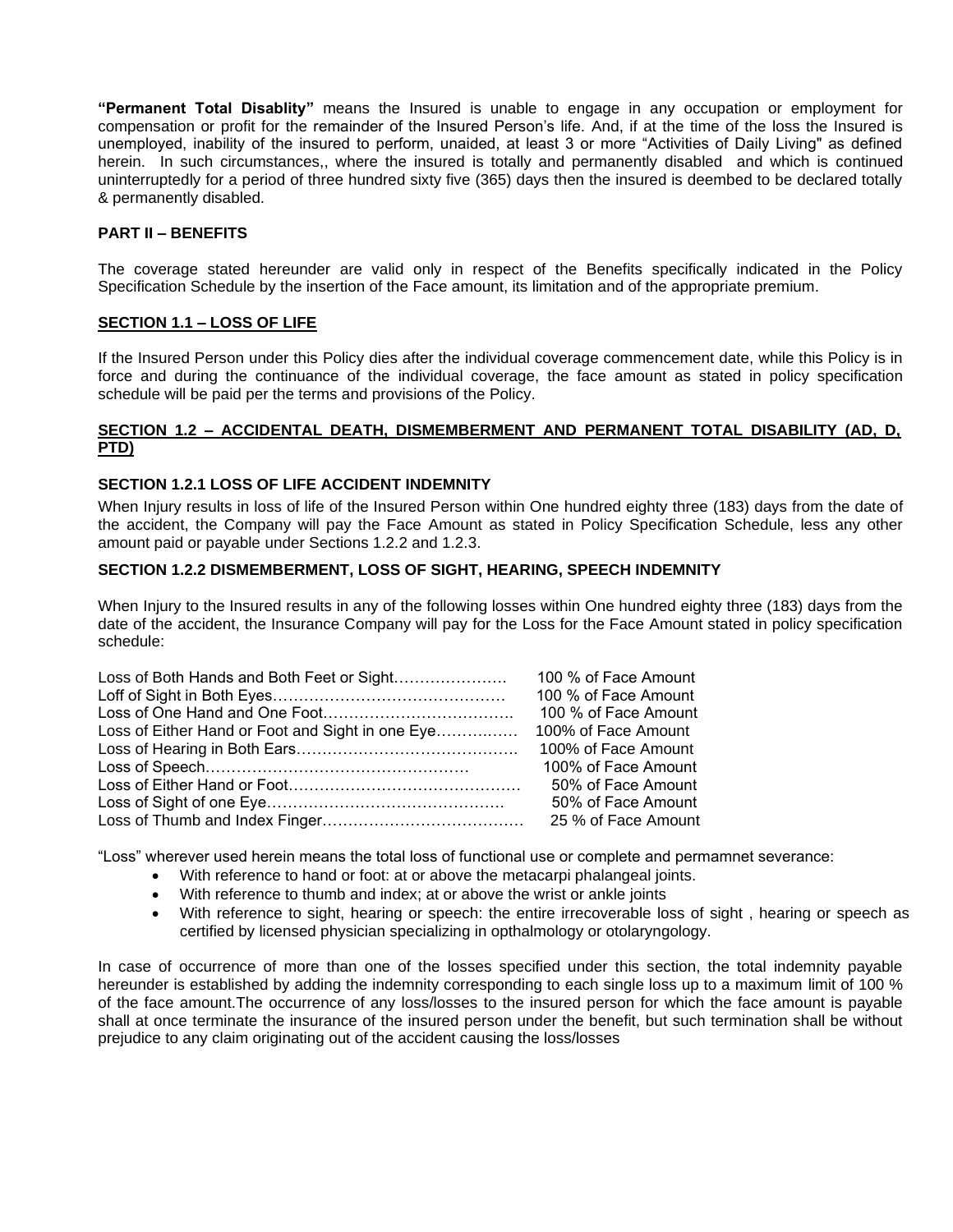# खण्ड १.२.३ – दुर्घटनाको कारण पूर्ण र स्थायी अशक्तता

दुर्घटनाको परिणाम स्वरुप र दुर्घटना भएको मितिले एकसय त्रियासी (१८३) दिन भित्र बीमित पूर्ण र स्थायी अशक्त भएमा र त्यस्तो अशक्तता लगातार बाह्र (१२) महीना भन्दा बढि अवधि सम्म कायमै रहेमा बीमितलाई लागु हुने बीमांक रकमबाट खण्ड १.२ .२ अन्तर्गत भुक्तानी गरिएको वा भुक्तानी योग्य भएको कुनै रकम भए सो घटाई बीमालेख अनुसूचीमा दिइए अनुसार बीमांक रकम भुक्तानी गरिनेछ ।

खण्ड १.२.१ दुर्घटनाको कारण मृत्यु भएमा पाउने लाभ वा खण्ड १.२.२ अंगभंग, दृष्टि, श्रवण र वाक् शक्तिको क्षति लाभ वा १.२.३ पूर्ण र स्थायी अशक्तता लाभ अन्तर्गत पूरा बीमांक रकम भुक्तानी हुने गरी बीमितलाई कुनै तोकिएको क्षति ∕क्षतिहरु भएमा यस खण्डे अन्तर्गतको सम्पूर्ण बीमा रक्षावरण तुरुन्त अन्त हुनेछ । यसरी बीमा समाप्त भएपनि, यस्तो क्षतिको कारक दुर्घटनावाट उत्पन्न हुने कुनै दाबीप्रति पुर्वाग्रह राखिने छैन।

# खण्ड १.३ - दुर्घटना वापत औषधोपचार खर्चं सोधभर्ना

दुर्घटना भएको मितिले तीस (३०) दिन भित्र घाउचोटको परिणाम स्वरुप बीमितलाई चिकित्सकको उपचार, अस्पताल सेवाको प्रयोग वा अस्पतालमा हुँदा इजाजत प्राप्त वा पंजीकृत (Registered) नर्सको सेवा आवश्यक पेरमा, बीमा कम्पनीले त्यस्तो चिकित्सको उपचार, अस्पताल शुल्क वा नर्स शुल्क वापत दुर्घटना भएको एक वर्ष भित्र भएका जायज र चलनचल्ती अनुसारको र बीमालेख अनुसूचीमा उल्लेखित कट्टी रकम (कनैभए) भन्दा माथिको औषधोपचार खर्च रकम भुक्तानी गर्नेछ । तर त्यस्तो सोधभर्ना रकम, वीमितलाई लागुहुने बीमालेखको अनुसूचीमा उल्लेखित कुनै एउटा दुर्घटनाको लागि भुक्तानी हुनसक्ने बीमांक रकम भन्दा बढी हनेछैन ।

# खण्ड १.४– दुर्घटना को कारण अस्पताल भर्ना आय (साप्ताहिक लाभ)

### क.लाभ

दुर्घटनाको परिणाम स्वरुप आवश्यकताका आधारमा कुनै वीमिति अस्पताल भर्ना हुनुपर्ने भएमा, कम्पनीले बीमालेखको अनुसूचीमा उल्लेख भए बमोजिमको साप्ताहिक लाभ तुरुन्तै शुरुंगरी बीमित भर्ना रहेको प्रत्येक हप्ताको लागि, लगातारको बाउन्न<sup>ै</sup>(५२) हप्तासम्म, बीमा कम्पनी र बीमालेखधारक बीच भएको सहमतिका आधारमा भुक्तानी गर्नेछ । यदि बीमित व्यक्ति एक हप्ता भन्दा कम अवधिको लागि भर्ना रहेमा बीमालेखको अधीनमा रही भर्ना रहेको प्रत्येक दिनको लागि साप्ताहिक लाभको दामासाहीले भुक्तानी गरिनेछ ।

# ख. लगातार अस्पताल भर्ना

यस बीमालेख अन्तर्गत लाभ भुक्तानी भईसकेको वा भुक्तानी योग्य भईसकेको कुनै अस्पताल भर्ना अवधिको बाह्रा (१२) महिना भित्र, यदि वीमित व्यक्ति पहिलाकै कारणले वा सो संग सम्बन्धि कारणले अंतरंग बिरामीका (अस्पताल भर्ना भएको विरामीका) रुपमा पुनःअस्पताल भर्ना हुनुपरेमा पूरैभर्ना अवधिको लागि कम्पनीको दायित्व यस भाग वा भागहरुको लागि लागु हुने सीमा बन्देजहरु जस अर्नात प्रारम्भिक भर्ना अवधिको लाभ भुक्तानी गरिएको हेा सोही सीमा बन्देजको अधीनमा निर्धारण हुनेछ । यदि प्रारम्भिक भर्ना भएको मितिले बाऱ्ह (१२) महीना भन्दा बढीको अवधिले पनः अस्पताल भर्ना भएमा त्यस्तो भर्नालाई नयाँ भर्ना मानिनेछ र यस लाभको उपयुक्त प्रावधानहरुका अधिनमा लाभ भुक्तानी गरिनेछ ।

# खण्ड १.५ –बिरामीको कराण अस्पताल भर्ना आय (साप्ताहिक लाभ)

### क. लाभ

बिमारी शुरु भएको कारणले आवश्यक भई कुनै बीमित अंतरंग बिरामीक। (अस्पताल भर्ना भएको विरामीका) रुपमा चिकित्सकको निरन्तर निगरानीमा अस्पताल भर्ना भएमा प्रत्येक हप्ताको लागि अधिकतम बाउन्न (५२) हप्तासम्म बीमालेखको अनुसूचीमा उल्लेख भए अनुसारको साप्ताहिक लाभ भुक्तानी गर्नेछ। यस्तो साप्ताहिक लाभको भुक्तानी लुप्त अवधि पश्चात लगत्तै शुरु हुनेछ।

यदि वीमित व्यक्ति एक हप्ता भन्दा कम अवधिको लागि अस्पताल भर्ना रहेमा, बीमालेखको अनुसूचीमा उल्लेखित लुप्त अवधि ( कुनै भए) को अधीनमा रही भर्ना रहेको प्रत्येक दिनको लागि साप्ताहिक लाभको सातभागको एक भाग (१∕७) भुक्तानी गरिनेछ ।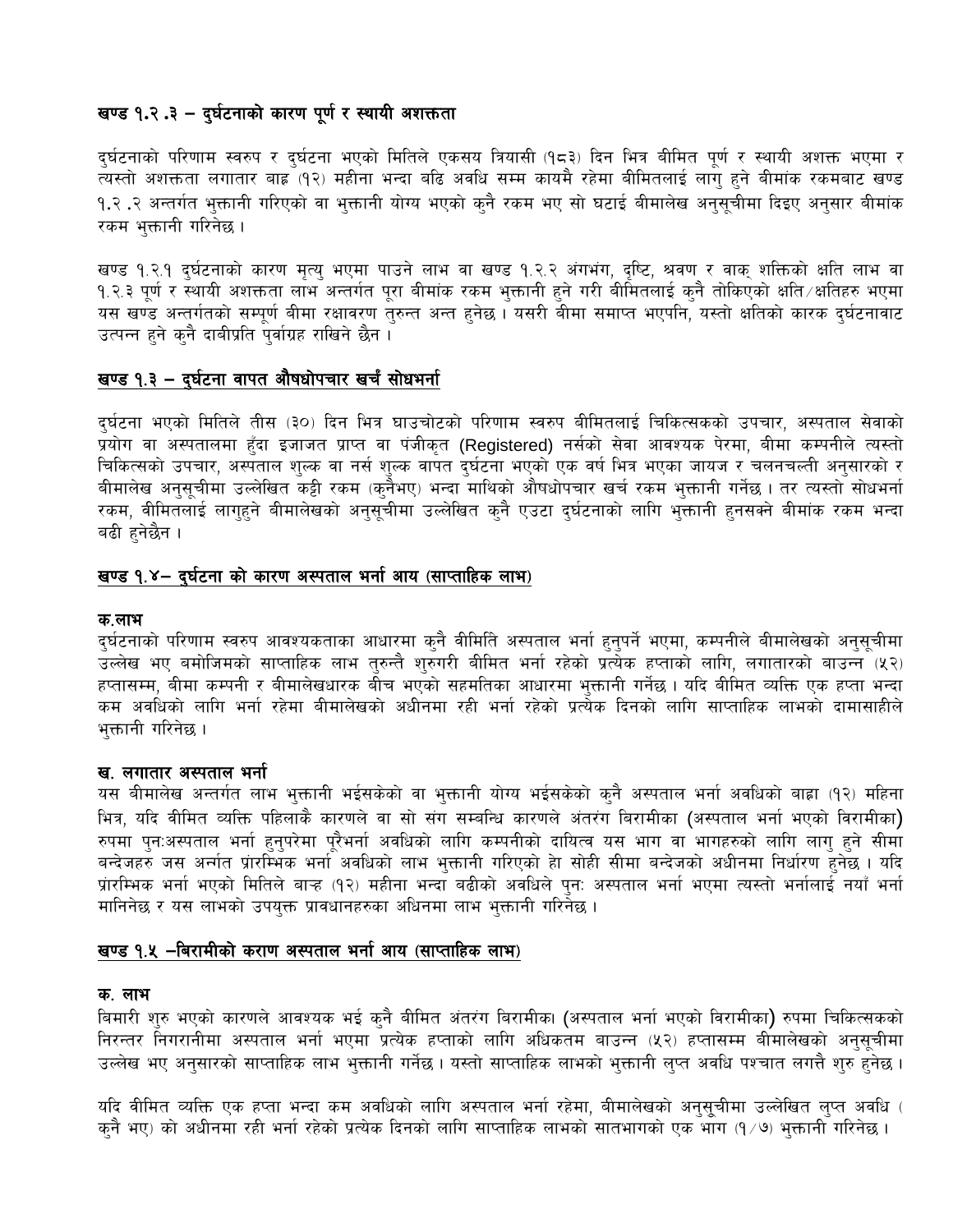### **SECTION 1.2.3 PERMANENT TOTAL DISABILITY DUE TO ACCIDENT**

When, as the result of Accident and commencing within one hundred eightythree (183) days after the date of the accident, the Insured is Permanent Total Diasability as defined herein, and such disability has continued for a period of twelve (12) consecutive months and is total, continuous and Permanent at the end of this period, the Company will pay the face amount less any other amount paid or payable under section 1.2.2. The face amount will be paid in as shown in the Policy Specification Schedule.

No Indemnity will be paid under any circumstances for more than one of the losses, the greatest for which provision is made in Section 1.2.1 "LOSS OF LIFE ACCIDENT INDEMNITY" or Section 1.2.2 "DISMEMBERMENT, LOSS OF SIGHT, HEARING, SPEECH INDEMNITY, or Section 1.2.3 "PERMANENT TOTAL DISABILITY DUE TO ACCIDENT".

The occurrence of any specified loss/losses in respect of an Insured Person for which the full face amount is payable shall at once terminate his/her insurance under the policy, but such termination shall be without prejudice to any claim originating out of the accident causing such loss.

#### **SECTION 1.3– ACCIDENT MEDICAL EXPENSE REIMBURSEMENT (AMR)**

 If as a result of covered Injury, and commencing within thirty (30) days after the date of the Accident, an Insured Person shall require treatment by a Physician, use of Hospital facilities, or the employment of a licensed or registered nurse while at the Hospital, the Insurance Company will pay the Reasonable and Customary medical expenses incurred within one year from the date of the accident for such Physician treatment, Hospital charges and nurses fees, which are in excess of the Deductible (if any) stated in the Policy Specification Schedule, but not to exceed the face amount payable to such Insured Person as stated in Schedule of Benefits as the result of any one accident.

#### **SECTION 1.4 – ACCIDENT IN-HOSPITAL INCOME (Weekly Benefit)**

#### **A. Benefit**

If as the result of covered Accident, an Insured Person shall be necessarily confined, within the Reasonable and Customary medical norms, in a Hospital as an In-patient under the continuous attendance of a Physician, the Company will pay the Weekly Income stated in the Policy Specification Schedule, if an insured person is confined for a portion of week, one seventh (1/7) of the Weekly Benefit shall be payable for each day of the confinement, up to fifty two (52) successive weeks per each In-Hospital confinement as agreed between Policyholder and Insurance Company.

#### **B. Successive Period of Hospital Confinement**

If, within twelve (12) months following a period of Hospital Confinement for which indemnity is paid or payable under this benefit, the insured person shall be readmitted and confined as an In-Patient, due to the same or related causes, the company's liability for the entire period shall be subject to the limitations applicable in the part or parts of this benefit under which the original period of confinement was indemnified. If subsequent confinement as an In-Patient is separated by more than twelve (12) months, the confinement will be considered a new period confinement and indemnified in accordance with appropriate provisions of this benefit.

#### **SECTION 1.5 – SICKNESS IN-HOSPITAL INCOME (Weekly Benefit)**

### **A. Benefit**

When, as the result of commencement of Sickness, a named Insured shall be necessarily confined within a Hospital as an In-patient under the continuous attendance of a Physician, the Company will pay the Weekly Benefit stated in the Schedule of Benefits, for each week that the named Insured shall be confined therein, up to fifty-two (52) weeks, commencing immediately following the Elimination Period which is first one (1) days (24 hours) the insured is confined in Hospital, for which no benefits are payable If the named Insured is confined for a portion of a week, one seventh (1/7) of the Weekly benefit shall be payable for each day of the confinement subject to the Elimination Period (if any).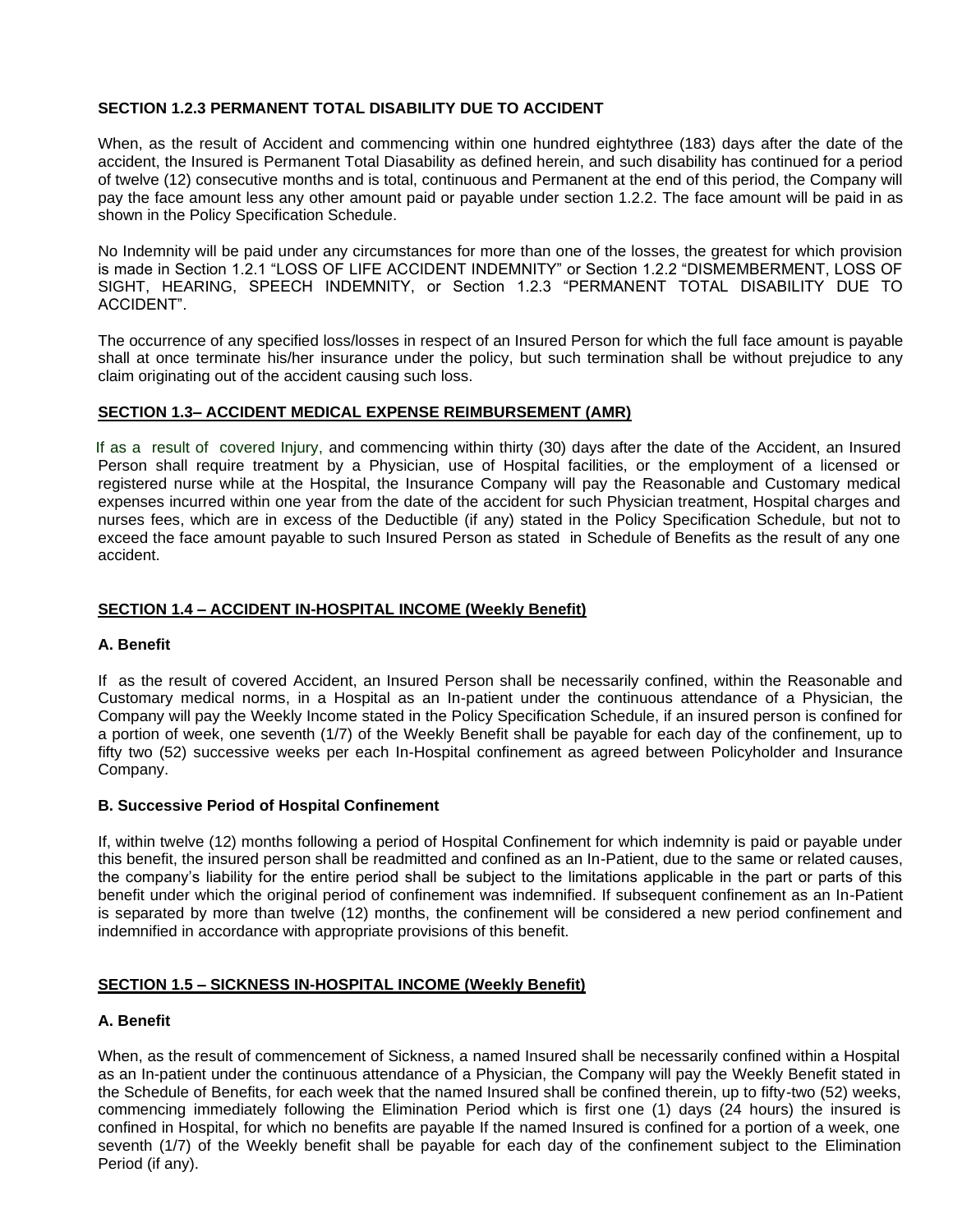# ख.सीमा ∕ बन्देज

टन्सिल (Tonsils), हर्निया (Hernia) वा स्त्री प्रजननाङ्गसँग सम्बन्धित घाउचोट वा बिरामीका लागि अस्पताल भर्ना आयको हकमा यो वीमालेख लाग मितिले एक सय बीस (१२०) दिन पछि लागेको वा शुरुवातभएको भएमात्र बीमालेखका शर्तहरु अनुसार रक्षावरण हनेछ।

# ग. लगतारको अस्पताल भर्ना

यस बीमालेख अन्तर्गत लाभ भुक्तानी भईसकेको वा भुक्तानी योग्य भईसकेको कुनै अस्पताल भर्ना अवधिको बाह्रा (१२) महिना भित्र, यदि वीमित पहिलाकै कारणले वा सो संग सम्बन्धि कारणले अंतरंग बिरामीको (अस्पताल भर्ना भएको विरामीको) रुपमा पुनःअस्पताल भर्ना हुनुपरेमा पूरैभर्ना अवधिको लागि कम्पनीको दायित्व यस भाग वा भागहरुको लागि लागु हुने सीमा बन्देजहरु जस अर्नात प्रारम्भिक भर्ना अवधिको लाभ भुक्तानी गरिएको हो सोही सीमा बन्देजको अधीनमा निर्धारण हुनेछ । यदि प्रारम्भिक भर्ना भएको मितिले बाऱ्ह (१२) महीना भन्दा पछि पुन: अस्पताल भर्ना भएमा यस्तो भर्नालाई नयाँ भर्ना मानिने छ र यस लाभको उपयुक्त प्रावधानहरुका अधिनमा लाभ भुक्तानी गरिनेछ ।

# खण्ड १.६ –रक्षावरण गरिएको घातक रोग

क. बीमांक रकम, त्यसका सीमा बन्देजहरु र उपयुक्त बीमाशुल्क सहित प्लान नम्बर बीमालेखको अनुसूचीमा निश्चित रुपले उल्लेख गरिएको भएमा मात्र यस अन्तर्गतको रक्षावरण मान्य हुन्छ । घातक बिमारी लाभले यसैसाथ संलग्न रक्षावरण गरिएका घातक बिमारीहरुको अनुसूचीमा सूचीकृत र परिभाषित कुनैपनि बिमारीलाई सोही अनुसूचीमा उल्लेख गरिए अनुसार रोगको निदान भए पश्चात बीमालेख अनसचीका प्रावधानहरुको अधिनमा रही रक्षावरण गर्दछ ।

**ख. भुक्तानी** : यसमा दिएका शर्त र प्रावधानहरुको अधिनमा रहि, बीमित ब्यक्ति रक्षावरण गरिएका घातक रोगहरुको अनुसूचीमा उल्लेख गरिए अनुसारको कुनै घातक रोगबाट पीडित रहेको कुरा निदान (diagnosed) भएमा, र निम्न शर्तहरु पुरा भएमा, कम्पनीले बीमित ब्यक्तिलाई यस लाभ अन्तर्गत जुन रकमको लागि रक्षावरण गरिएको छ सो रकम भुक्तानी गर्नेछ :

- वीमित ब्यक्ति जीवितै रहेको अवस्थामा निजलाई रक्षावरण गरिएको अनुसूचीमा उल्लेखित घाँतक रोगको निदान भएमा,
- बीमितलाई सो घातक रोग लागेको प्रथम पटक भएमा,
- बीमित ब्यक्तिलाई भएको घातक रोगका लक्षण रक्षावरण लागु मितिमा वा ततु पश्चात प्रारम्भ भएमा,
- भाग-६ अर्न्तगतको कुनै पनि सामान्य अपवाद लागू नहुने भएमा,

# रकम भुक्तानी हुनेगरी कुनै घातक रोग हुनासाथ यस बीमालेख अन्तर्गतको खण्ड १.६ –रक्षावरण गरिएको घातक रोग तुरुन्त अन्त्य हने छ ।

# ग. कम्पनीसंग रहेको अन्य बीमा

यदि यस्तै प्रकारको घातक रोग बीमालेख वा अतिरिक्त करार कम्पनीद्वारा बीमित ब्यक्तिको नाममा पहिले जारी भई हाल यो बमािलेखसंगै सक्रिय रहेकोले एकमुष्ट भुक्तानीको कुल जम्मा लाभ रकमको अधिकतम सीमा रु. १,८५,००,००० (रु. एक करोड पचासी लाख) भन्दा बढी हुनपुगेमा बढी हुन गएको बीमा बदर हुनेछ र त्यस्तो बढी बीमाको लागि तिरिएको बीमाशुल्क बीमित ब्यक्ति वा निजको हकवालालाई फिर्ता गरिनेछ ।

कम्पनीद्वारा बीमित ब्यक्तिको नाममा जारी यस्तै प्रकारका लाभ प्रदान गर्ने अन्य बीमालेख (ब्यक्तिगत वा सामहिक बमिालेख)को सन्दर्भमा जेसुकै लेखिएको भएतापनि, कुल जम्मा अधिकतम रु. १८,५००,००० (रु. एक करोड पचासी लाख) को सीमा, कम्पनीद्वारा बीमित ब्यक्तिको नाममा जारी भएको सबै घातक बिमारी रक्षावरण वा घातक बिमारी हेरचाह बीमालेख वा अतिरिक्त करारहरुमा लागुहुनेछ ।

# भाग ३ –उडान रक्षावरण

यात्रुको रुपमा व्यावसायिक वायुसेवाद्वारा संचालित नियमित, तालिका अनुसार प्रमाणित पाइलटद्वारा, स्थापित र व्यवस्थित विमान स्थलहरु वीच उडाइने प्रमाणित यात्रु वाहक वायुयानमा रहँदा, चढ्दा वा अवतरण गर्दा हुने घाउचोट मात्र रक्षावरण हुने छ । यस अन्तर्गत विमान चालक, संचालक वा चालक दलको सदस्यको रक्षावरण हुने छैन ।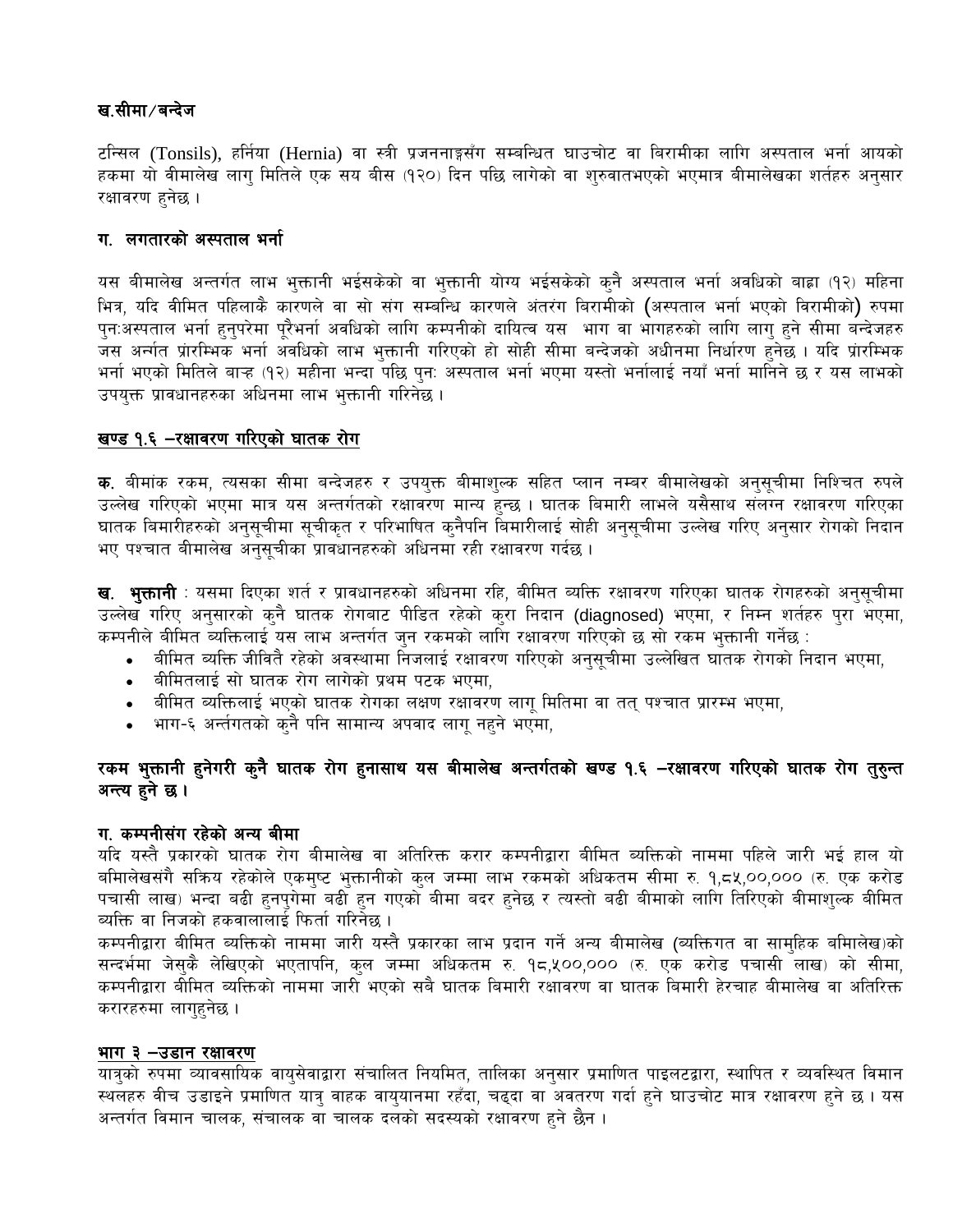### **B. Limitation**

Hospital confinement resulting from Injury or Sickness related to tonsils, hernia or female organs of reproduction will be covered as per the terms of this policy, provided Injury has occurred or Sickness has been contracted or has commenced after one hundred and twenty (120) days from the Effective Date of this Policy.

#### **C. Successive Periods of Hospital Confinement**

If, within twelve (12) months following a period of Hospital confinement for which indemnity is paid or payable under this benefit, the named Insured shall be readmitted and confined as an In-patient, due to the same or related causes, the Company's liability for the entire period shall be subject to the limitations applicable in the part or parts of this benefit under which the original period of confinement was indemnified.If subsequent confinement as an In-patient is separated by more than twelve (12) months, the confinement will be considered a new period of confinement and indemnified in accordance with the appropriate provisions of this benefit

### **SECTION 1.6 – COVERED CRITICAL ILLNESS**

**A.** The Coverage stated hereunder is valid only in respect of the Plan number specifically indicated in the Policy Specifications Schedule by the insertion of the face amount of indemnity, its limitation and of the appropriate premium.The Critical Illness Benefit covers any of the Illnesses as listed and defined in the attached Schedule of Covered Critical Illness upon Diagnosis as stated therein and subject to the provisions of Policy Specification Schedule.

**B**. PAYMENT: Subject to the conditions and provisions contained herein and in the Policy Specification Schedule, when the Insured Person is diagnosed to be suffering from a Critical Illness as defined in the Schedule of Covered Critical Illness, the Company shall pay the amount for which the Insured Person is insured under this benefit, provided that all the following conditions are satisfied:

- The Insured Person experiences a critical illness specifically listed and defined in the Schedule of Covered Critical Illness, while the insured is still living at the time of diagnosis;
- The Critical Illness experienced by the Insured Person is the first incidence of that Critical Illness;
- The signs or symptoms of the Critical Illness experienced by the Insured Person commenced on or after the Coverage Commencement Date;
- None of the Exceptions under Part VI of this policy applies; and

### **The occurrence of any Critical Illness for which the " Payment" is paid shall at once terminate Section 1.6 –Covered Critical Illness insurance coverage under this Policy.**

**C. Limitation:** If a like Critical Illness Policy or Rider previously issued by the Company to the Insured Person be in force concurrently herewith, making the aggregate indemnity for the "Lump Sum Payment" in excess of the Global Maximum of NPR 1,85,00,000 (Rupees One Crore Eighty Five Lakhs), the excess insurance shall be void and all premiums paid for such excess shall be returned to the Insured Person or to his estate.

The Global Maximum of NPR 18,500,000 applies to all Critical Care or Critical Illness policies or Riders, notwithstanding any reference to similar benefits under any other policies (Individual or Group Policy) granted by the Company to the Insured Person.

#### **PART III – FLYING COVERAGE**

Coverage as respects flying is limited to loss occurring while the Insured Person is riding solely as a passenger, not as an operator or crew member, in, while boarding, or alighting from a certified passenger aircraft provided by a commercial airline on any regular, scheduled flight, and operated by a properly certified pilot flying between duly established and maintained airports.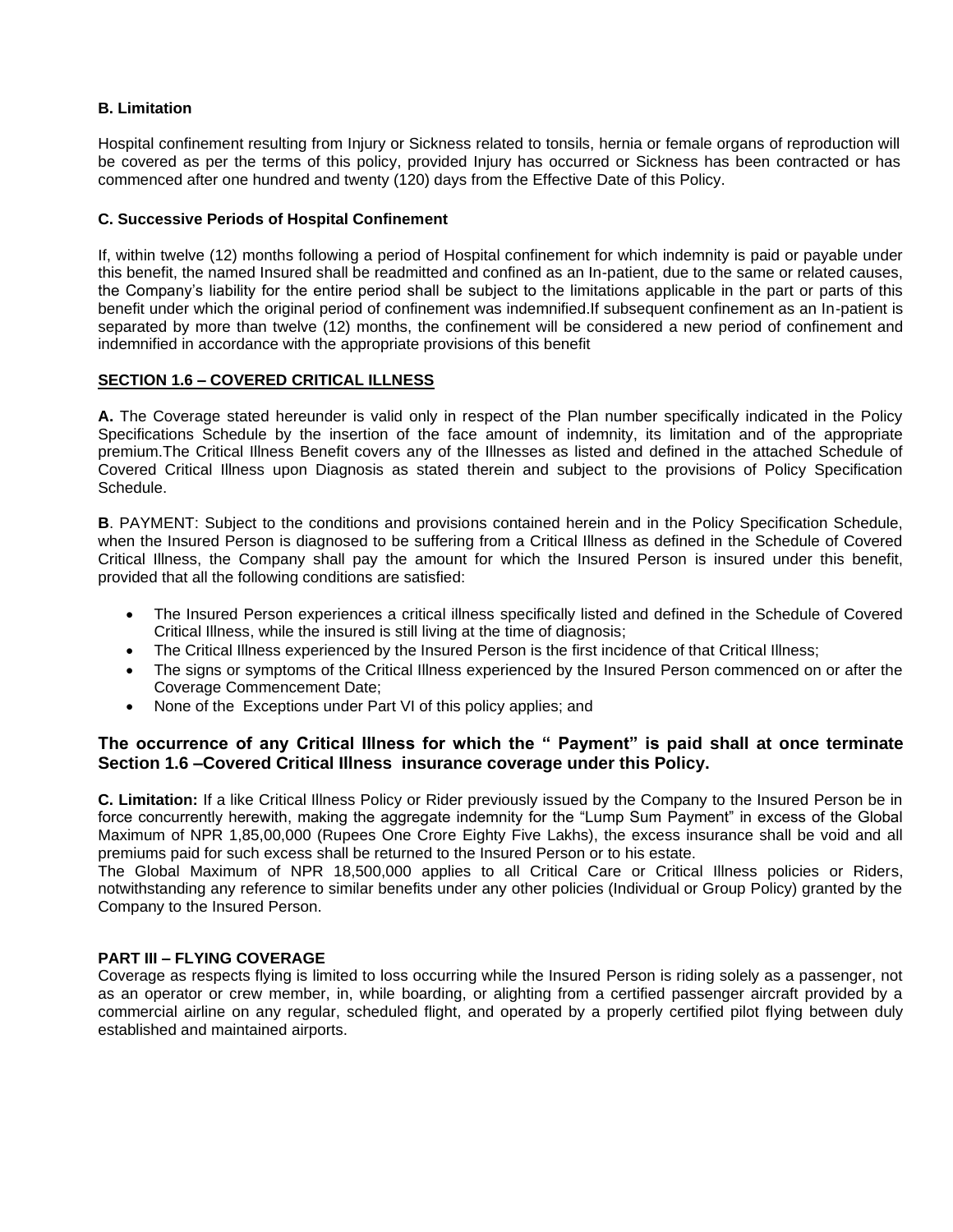# भाग ४ –लागु मिति स्थगन

यदि, बीमा लागुहुने मितिमा बीमित ब्यक्ति अस्पताल भर्ना रहेमा, असक्त रहेमा वा कुनै दावीको भुक्तानी प्राप्त गरिरहेमा, यस बीमालेखद्वारा त्यस्तो बीमित व्यक्तिलाई प्रदान गरिने बीमा लागुहने छैन । त्यस्तो ब्यक्तिको बीमा रक्षावरण, त्यस्तो अस्पताल भर्ना वा असक्तता अन्त हने मिति वा दावी भुक्तानी बन्दहने मिति मध्ये पछि आउने मितिको एकतीसौं (३१) दिन पछि लागहने छ ।

### भाग ५ :क समान अपवादहरु

यस बीमालेखमा र त्यसका लागि कुनै अनुमोदनद्वारा अन्यथा उल्लेख गरिएकोमा बाहेक यस बीमालेखले निम्न जोखिम रक्षावरण गर्ने छैन ।

<u> १. निम्न कारण वा सोको परिणाम स्वरुप हुने कुनै क्षति :</u>

क) सद्दे वा मगज बिग्रेको अवस्थामा आफैद्वारा गराइएको घाउचोट, आत्महत्या वा त्यस्तो किसिमको अन्य कुनै प्रयास; वा ख) युद्ध, अतिक्रमण, विदेशी सैन्य कार्यबाही, बैमनस्यता वा युद्ध जस्ता कार्यबाही (युद्ध घोषित वा अघोषित भएपनि), बिद्रोह, दंगा, गृहयुद्ध, राजद्रोह, कान्ति, विप्लव, आतंककारी कियाकलाप, गोला वारुद आक्रमण, चाहा मार्ने, धराप तथा त्यस्तो प्रकतिका सबै कार्यबाहीहरुमा संलग्न रहेको अवस्था

- ग) वीमित युद्ध अवस्थामा कुनै देशको सैनिक, प्रहरी वा अन्य सुरक्षा सेवामा रहेको अवधि; वा
- घ) विद्यमान जन्मजात विकृतिहरु र सो बाट वा सोको परिणाम स्वरुप उत्पन्न अवस्थाहरु; वा
- २. नामाङ्गन मिति, पुनर्नामाङ्गन मिति वा सबभन्दा पछिल्लो पुनर्जागरण मिति मध्ये पछिल्लो मिति अगाडिको कुनैपनि पुर्व विद्यमान अवस्था; वा
- ३. निम्न अवस्थामा हुने क्षति:

क) बीमित, भाग ४ मा निर्दष्ट गरिएको वाहेक अन्य कुनै वायुयान वा वायुउडान उपकरणमा उडान गर्दा; वा ख) बीमित व्यवसायिक खेलकुदहरु खेल्दा वा अभ्यास गर्दा, प्रतिस्पर्धाहरु, दौडहरु, द्वन्द्व, स्थल, वायु वा जल प्रतियोगिताहरु, पर्वतारोहण, चट्टानारोहण, River Rafting, Pot Holding, Paragliding, Bungee Jumping, Parachuting, Skiing, Scuba diving जस्ता जोखिमपूर्ण खेलकुद ⁄ कियाकलापमा भाग लिंदाको अवस्थामा; वा

ग) बीमकले कुनैपनि रक्षावरण वा कुनैपनि दावी भुक्तानी वा कुनैपनि लाभ प्रदान गर्ने छैन जसले बीमकलाई नेपालको सम्पत्ति शुद्धिकरण निवारण ऐन, नियम र यसका निर्देशिकाहरु अन्तर्गतको कुनै नाकाबन्दी, निषेधाज्ञा वा बन्देजले प्रभावित गर्नेछन्; वा

- ४. औषधी वा जाँड,रक्सीको स्वेच्छिक दुरुपयोग; वा
- ५. बीमितव्यक्तिको गैर कानूनी कार्यमा संलग्न हुने प्रयास वा स्वेच्छिक संलग्नता, गैर कानूनी कार्य वा कानूनको उलंघन वा उलंघनको प्रयास गर्दा वा बीमित व्यक्तिद्वारा गिरफ्तारी विरुद्ध प्रतिरोधको परिणाम स्वरुप भएको क्षति; वा

# ख. माथी उल्लेख गरीएको "क. समान अपवादहरु" का साथै निम्न अपवादहरु भाग-२ का लाभहरु खण्ड १.२ दुर्घटना मृत्यु, अंगभंग, स्थायी पूर्ण असक्तता – एकमुष्ट भुक्तान, खण्ड १.३ – दुर्घटना वापत औषधोपचार खर्चं सोधभर्ना ,खण्ड १.४– दुर्घटना को कारण अस्पताल भर्ना आय (साप्ताहिक लाभ) र खण्ड १.४ – बिरामीको कारण अस्पताल भर्ना आय(साप्ताहिक लाभ) मा लागू हुनेछन् ।

9. गर्भ अवस्था र सो संग सम्बन्धित जटिलताहरु, प्रसुती, गर्भपतन वा अन्य कुनै यौन त्रृयाकलापबाट सर्ने रोगको कारणबाट हने क्षति वा

- २. सामान्य चिकित्सकीय जॉच (General Check-ups); वा
- ३. घाउचोटको परिणाम स्वरुप गरिएको वाहेकको Cosmetic वा Plastic surgery ; वा
- ४. सवै प्रकारका मानसिक वा स्नायुविक –(Nervous) बिसञ्चो वा आराम चिकित्सा (Rest cures) ; वा
- ५. कुनैपनि कारणले र कुनैपनि उपचारको लागि आरोग्यशाला (Sanitarium) को वसाई ; वा
- ६. रोगको निदान (Diagnosis) पश्चातको फोक्सो सम्बन्धी क्षयरोग ; वा
- ७. दुर्घटनात्मक घाउचोटको माध्यमबाट हुने पूयोत्पत्तिक (Pyogenic) संक्रमण बाहेक किटाणुको (Bacterial) संक्रमणको परिणाम स्वरुप भएको क्षति(बिरामीको कराण अस्पताल भर्ना आयका लागि लागु हुनेछैन);वा

८.घाउचोटको परिणाम स्वरुप बिग्रेको दाँतलाई प्राकृतिक स्वरुप दिनको लागि गरिएको वाहेकको दन्त उपचार वा शल्यक्रिया

९. आयुर्वेदिक, हर्वल र अक्युपंचर (Acupuncture) उपचार;वा

१०. एड्ससंग ( AIDS-Accquired Immune Deficiency Syndrome) सम्वन्धित दुर्घटना/बिरामी ।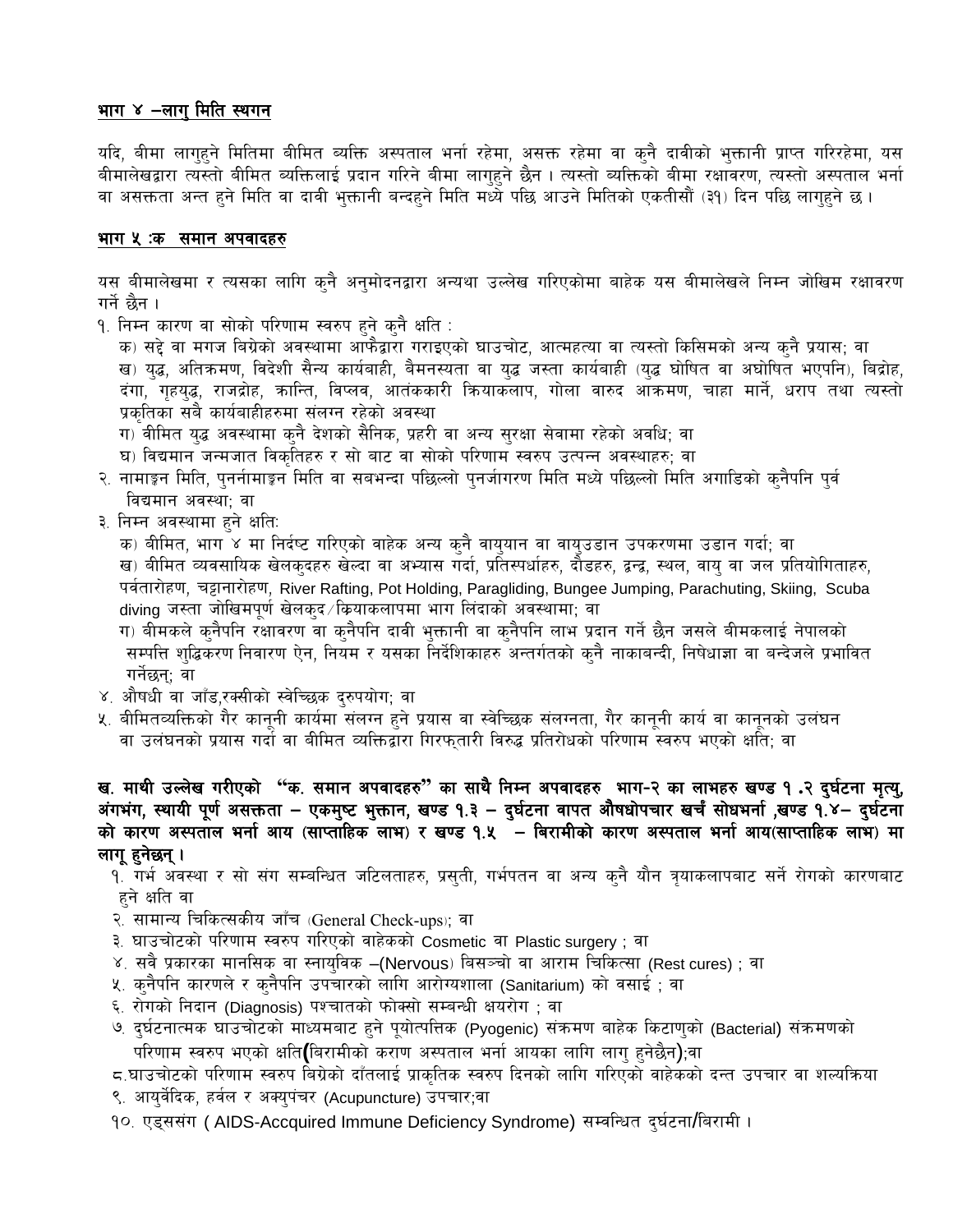#### **PART IV – POSTPONEMENT OF EFFECTIVE DATE**

No insurance provided by this Policy shall become effective as to the Insured Person if such Insured Person is Hospital confined, disabled, or receiving payment for a claim when such insurance would otherwise take effect. The coverage on such person shall take effect thirty one (31) days after such hospital confinement or disability terminates, or payment of claim ceases, whichever is the later.

### **PART V**

### **A.UNIFORM EXCEPTIONS**

Unless otherwise mentioned through endorsement(s), this Policy does not cover -

- 1. Any loss caused by or resulting from:
	- a) Intentionally self-inflicted injury, suicide or any attempt threat while sane or insane; or
	- b) If involved in war, invasion, act of foreign enemy, hostilities or war like operations (whether war be declared or not), mutiny, riot, civil commotion, strike, civil war, rebellion, revolution, insurrections; homicide, murder or assault; active participation in terrorist acts, shelling, sniping, ambushes, and all acts of similar nature; or
	- c) Any period the Insured Person is serving in the Armed Forces of any country in war; or
	- d) Known Congenital anomalies and conditions arising out of or resulting therefrom;
- 2. Any Pre-existing Condition prior to Enrollment Date or Re-enrollment Date or the last Reinstatement Date, whichever is later; or
- 3. Any loss occurring while:
	- a) The Insured Person is flying in any aircraft or device for aerial navigation except as specifically provided in Part IV – Flying Coverage; or
	- b) The Insured Person is participating in competitions, races, contests, matches in land, air or sea; mountain climbing, pot holing, paragliding, bungee jumping, parachuting or scuba diving; or
	- c) The Insurer shall not be deemed to provide any cover or liable to pay any claim or provide any benefit that would expose the insurer to any sanction, prohibition or restriction under Anti Money Laundering Act, Rules and its directives of Nepal.
- 4. Willful misuse of drugs and / or Alcohols;
- 5. Any loss of which a contributing cause was the Insured Person's attempted commission of, or willful participation in, an illegal act or any violation or attempted violation of the law or resistance to arrest by the Insured Person; or

#### **B. In addition above uniform exceptions; following exceptions will be applicable for Benefit under Part II Section 1.2 Accidental Death, Dismemberment and Permanent Total Disability; Section1.3- Accident Medical Expense Reimbursement; Section1.4 Accident In-Hospital Income; Section 1.5 Sickness In-Hospital Income.**

- 1) Pregnancy and its related complications, miscarriage, childbirth,any sexually Transmitted Disease(STD); or
- 2) General check-ups whether occasional or periodic even if advised by a Physician; or
- 3) Cosmetic or plastic surgery, except as a result of Injury; or
- 4) Any mental or nervous disorder or rest cures; or
- 5) Stay in sanitariums for whatever reason and whatever treatment; or
- 6) Pulmonary tuberculosis after diagnosis as such; or
- 7) loss caused directly or indirectly, wholly or partly by bacterial infections (except pyogenic infections which shall occur through an accidental cut or wound) or any other kind of disease(Applicable to Accidental Benefit); or
- 8) Dental care or surgery except to sound natural teeth as occasioned by Injury; or
- 9) Ayurvedic, herbal and acupuncture treatment**.**
- 10) Accident or Sickness caused by AIDS-Acquired Immune Deficiency Sydrome.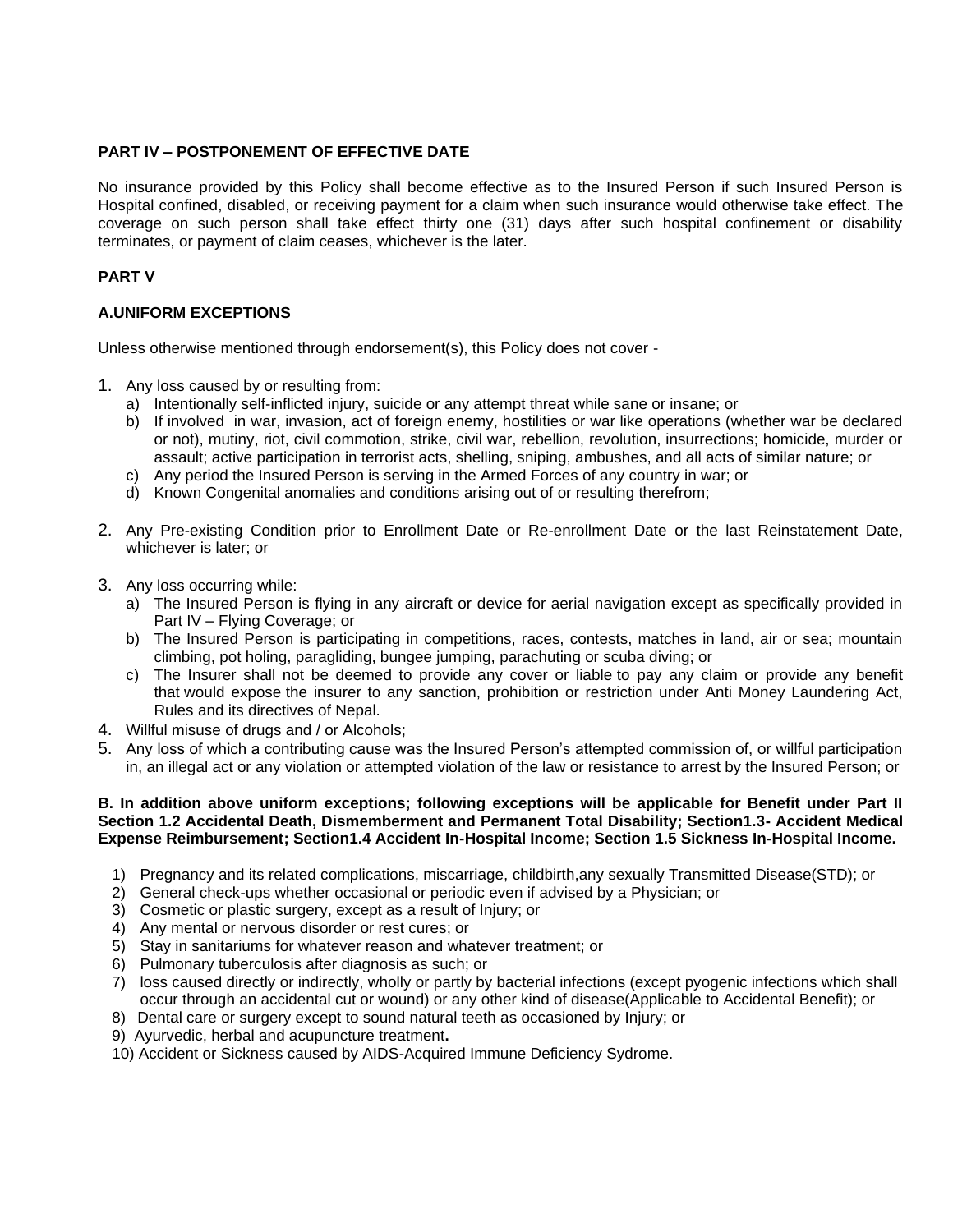# ग. माथी उल्लेख गरीएको " क. समान अपवादहरु" का साथै निम्न अपवादहरुको भाग-२ का लाभहरु "खण्ड १.६ –रक्षावरण गरिएको घातक विमारी" का लागि लागु हुनेछन्।

१. देहायका कारण वा सोको परिणाम स्वरुप हुने कुनै क्षति :

- क) रक्षावरण गरिएको घातक रोगको अनुसुचीमा परिभाषित गरिए अनुसार घातक रोगको रुपमा निरुपण गरिए भन्दा भिन्न कुनै पनि विमारी, वा
- ख) आवेदन फारम अथवा स्वास्थ्य विवरणमा उल्लेख भएका वा नभएका, रक्षावरण लागूमिति भन्दा अगाडि नै प्रथम संकेत वा लक्षणहरु देखापरेका घातक विमारी ।
- ग) दावीको समयमा यदि बीमित एड्स (AIDS -Acquired Immune Deficiency Syndrome), एड्ससंग सम्वन्धित जटिलता(ARC – AIDS Related Complex) अथवा एच आइ भि (HIV- Human Immune Virus) संक्रमित रहेको वा त्यस्तो संक्रमणको लागि सकारात्मक रगत परीक्षण भएको भनी रोग निदान (Diagnosed) भएको अवस्थामा अवसरवादी संक्रमण (opportunistic infection) वा malignant neoplasm वा अन्य कुनै विमारी अवस्थाको कारणबाट भएको कनै दावी:

# आवश्यकता भएमा र कम्पनीको कुनै पनि दायित्व सम्बन्धमा परिस्थितिको माग अनुसार वीमितले यस बीमालेख अर्न्तगत दावी गरिएको क्षति कुनैपनि किसिमले अपवादहरु अर्न्तगत उल्लेखित भएको अवस्था वा कारणबाट भएको होइन भनी प्रमाण पेश गनुपर्नेछ ।

### भाग ६ - समान प्रावधानहरु

**१. पूर्ण करार−परिवर्तनहरु** :अनुमोदनहरु, बीमालेखको अनुसूची र संलग्न कागजातहरु (कुनै भए) सहितको यो बीमालेख र बीमित व्यक्तिको आवेदन फारम (कनै भए) समेतबाट पर्ण बीमा करार बन्दछ ।

कम्पनीको तोकिएको अधिकृतद्वारा स्वीकृत भई यस बीमालेख मा त्यस्तो स्वीकृती उल्लेख वा संलग्न नभईकन यस बीमालेखमा गरिने कनै पनि परिवर्तन मान्य हनेछैन ।

- <mark>२. मान्यता</mark> : बीमा आवेदन वा बीमाको लागि नामाङ्कन प्रकियामा गरिएको घोषणा र बीमालेखको अनुसुचीमा उल्लेख भए अनसारको बीमाशल्कको अग्रीम भक्तानी प्राप्त भएको आधारमा यो बीमालेख जारी गरिएको छ ।
- <mark>३. लागु मिति</mark>: यो बीमालेख, बीमालेख लागुमिति देखि लागु हुनेछ । लागु भईसकेपछि यो बीमालेख वार्षिकोत्सवको मिति सम्म बहाल रहनेछ र ततपश्चात यसमा व्यवस्था गरिएको "मोहलतको अवधि" र "नविकरण" प्रावधानहरु अनरुप बहाल रहन सक्नेछ । बीमाका सबै अवधिहरु नेपाली समय बिहानको १२:०१ बजे देखि शुरु र अन्त्य हुनेछ ।
- ४. मोहलतको अवधि : प्रथम बीमाशुल्क पश्चात वक्यौता हुन आउने प्रत्येक बीमाशुल्क भुक्तानीका लागि एकतिस (३१) दिनको मोहलतको अवधि दिइनेछ । यदि मोहतलको अवधि भित्र, रक्षावरण गरिएको कुनै क्षति भएमा त्यस वखत वक्यौता रहेको बीमाशुल्क दावी भुक्तानी गर्दा घटाईनेछ ।
- **४.बीमाशुल्क** : सबै बीमाशुल्कहरु र नियम बमोजिम लाग्ने करहरु बीमालेखधारकले देयमिति वा सो भन्दा अगावै भुक्तानी गर्नुपर्ने छ । बीमालेख रद्द गरिएको औपचारिक सूचना नदिए सम्म प्रथम बीमाशुल्क पछि देय हुन आउने कुनैपनि बीमाशुल्क भुक्तानी गर्ने मोहलतको अवधि प्रावधानको अधिनमा रही मोहलतको अवधि प्रदान गरिने छ। यस बीमालेखको बीमाशुल्क बीमालेख अनुसूचीमा तोकिए बमोजिम, प्रत्येक वर्गिकरण (कुनैभए) मा पर्ने बीमित ब्यक्तिहरुको संख्या र ∕वा लाभको राशिमा आधारित हुने छै । अनुमोदन संलग्न गरि समानुपातिक आधारमा ब्यक्तिहरु बीमित ब्यक्तिहरुको सुचिमा थप गर्न वा हटाउन सकिनेछ । त्यसै गरी अनुमोदन संलग्न गरि समानुपातिक आधारमा बीमित व्यक्तिहरुको सचिवाट रॅक्षावरणमा भएको परिवर्तनको राशिको परिवर्तनलाई थप गर्न वा हटाउन सकिनेछ ।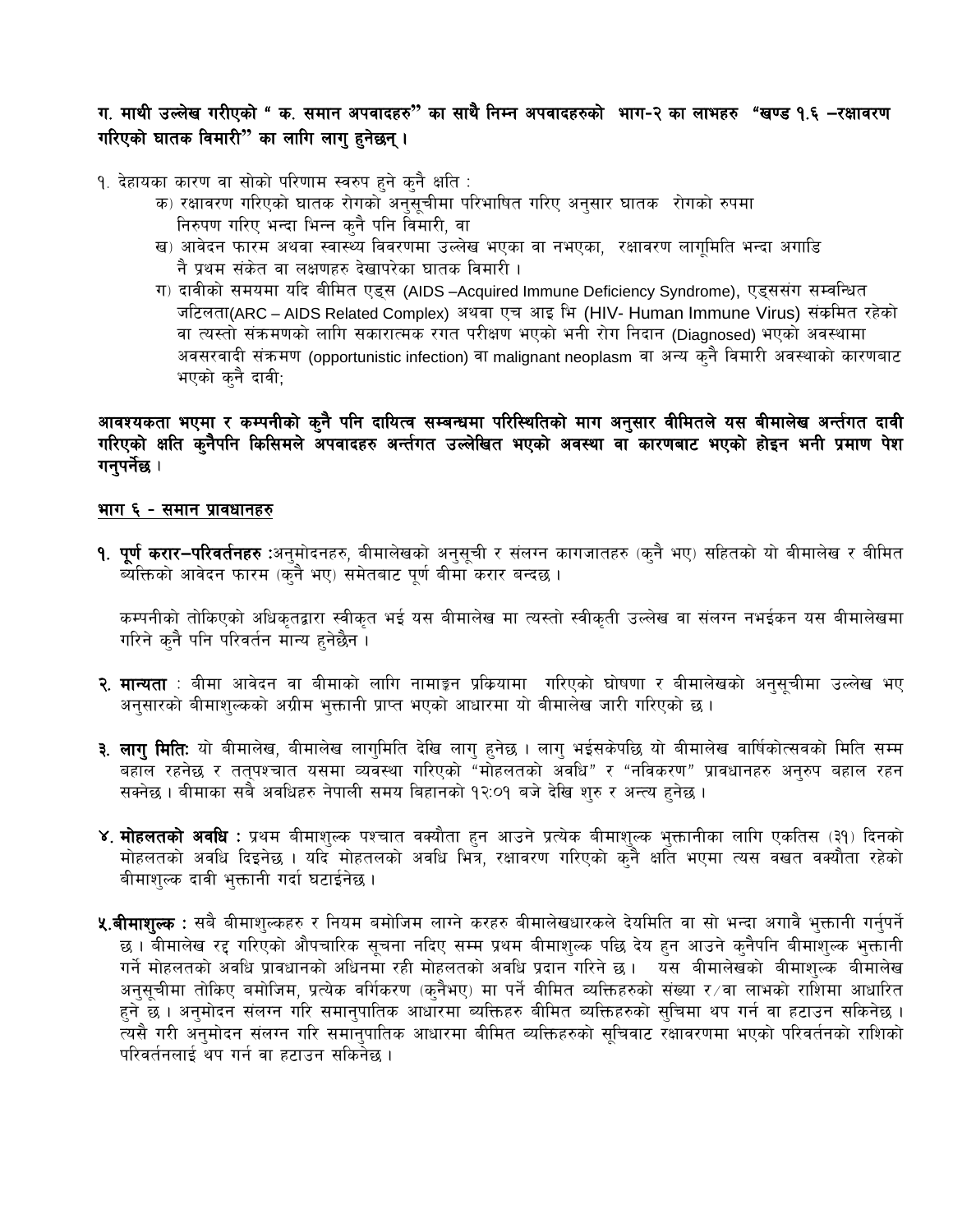#### **C. Along with above Uniform exceptions; following exceptions are applicable only to Benefits under Part II section 1.6 Covered Critical Illness.**

- 1) Any loss caused by or resulting from:
	- a. Any Illness other than a Diagnosis of Critical Illness as defined in the Schedule of Covered Critical Illness; or
	- b. Any Critical Illness, of which the signs or symptoms first occurred prior to the Coverage Commencement Date, which was disclosed or not disclosed in the Application or health statement.
	- c. Any claim caused by an opportunistic infection or malignant neoplasm, or any other sickness condition, if, at the time of the claim, the Insured had been Diagnosed as having AIDS (Acquired Immune Deficiency Syndrome), ARC (AIDS Related Complex) or having an antibody positive blood test to HIV (Human Immuno deficiency Virus.);

**The Insured Person shall, if so required, and as condition precedent to any liability of the Company, prove that the loss did not in any way arise under or through any of the excepted circumstances or causes under this Policy.**

#### **PART VI - UNIFORM PROVISIONS**

1. **Entire Contract, Changes**: This Policy, including the endorsements, Policy Specification Schedule and attached papers, if any, and the applications of the Insured Persons, if any, constitute the entire contract of insurance.

No change in the Policy shall be valid until approved by a designated officer of the Insurance Companyand unless such approval be endorsed hereon or attached hereto.

- 2. **Consideration:** This Policy is issued on the basis of the declarations made in the Application or in the Enrollment Procedure for insurance, and in consideration of the payment in advance of the premium specified in the Policy Specification Schedule.
- 3. **Effective Date**: This Policy takes effect on Policy Date. After taking effect this Policy continues in effect until the Policy Anniversary and may continue in effect thereafter subject to the "Grace Period" and "Renewal Conditions" set forth herein. All periods of insurance shall begin and end at Nepali standard time 12.01 a.m. at the address of the Policyholder.
- 4. **Grace Period**: A grace period of thirty-one (31) days will be granted for the payment of each premium falling due after the first premium, during which time the Policy shall be continued in force, If loss occurs within the Grace Period, any premium then due and unpaid will be deducted in settlement.
- 5. **Premiums**: All premiums and applicable taxes are payable by the Policyholder on or before the date they become due. Unless official notice of termination has been given, a grace period will be granted for the payment of any premium falling due after the first premium, subject to Grace Period.The premium for this Policy is based on the number of Insured Persons and/or the volume of benefits in each Classification, if any, as specified in the Policy Specification Schedule. Additional Insured Persons may be added to or deleted from the List of Insured Persons on a pro rata basis by endorsement hereto. Change in Cover may be added or deleted from the List of Insured Persons on a pro rata basis by endorsement hereto.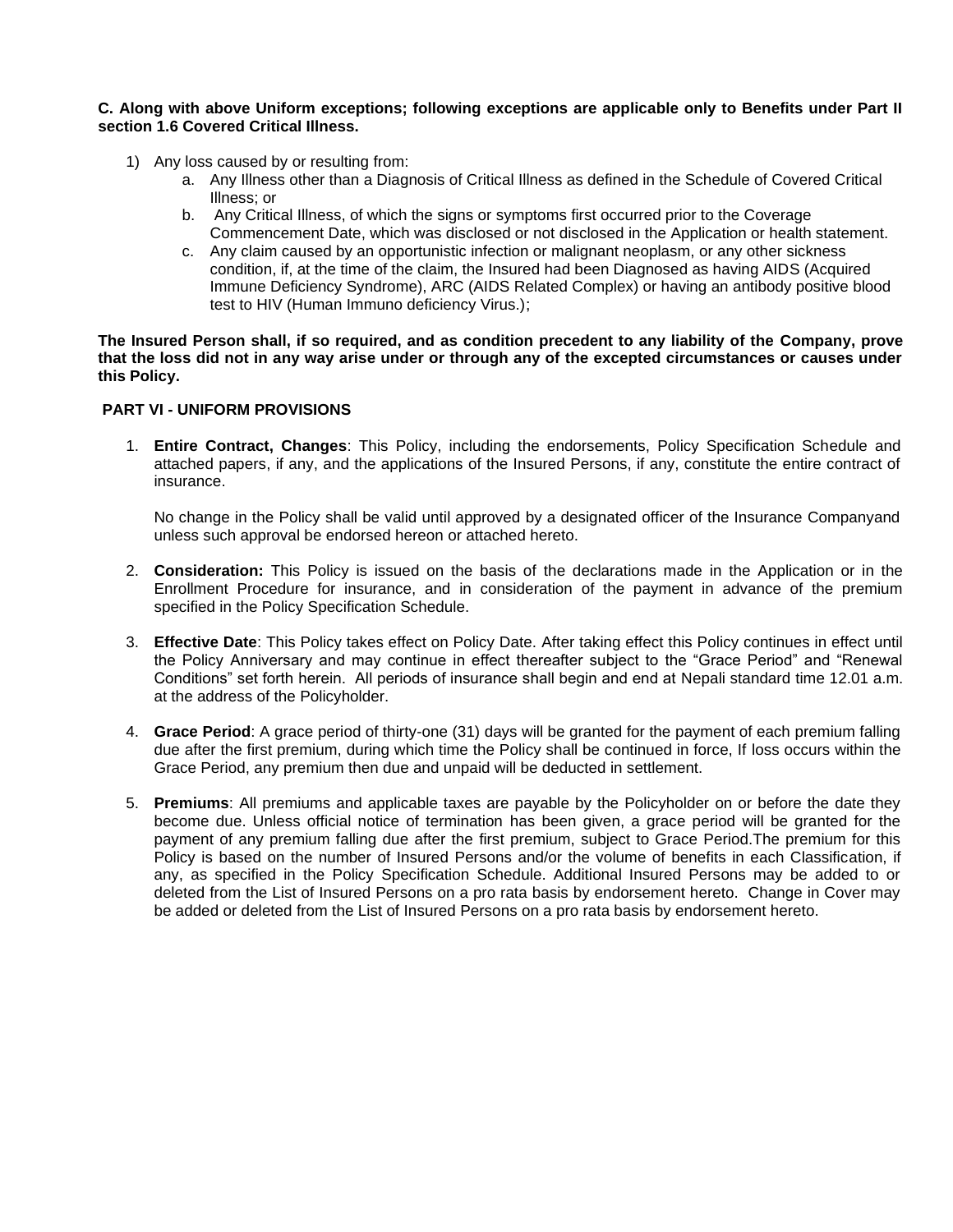- ६. व्यक्तिगत बीमाको लागु मिति र परिवर्तनहरुः नामाङ्गन फाराममा उल्लेखित व्यक्तिहरु यस अन्तर्गत बीमित ब्यक्तिको रुपमा समावेश हुन योग्य हुनेछन । कम्पनीले स्वीकारेको जोखिमको अधिनमा रहि आवश्यक बीमाशुल्क भुक्तानी गरे पश्चात निम्न मध्ये पहिला आउने मिति देखि यस बीमालेखमा समावेश भएको मानिनेछ :
	- १. निर्धारित योग्यता पुरा गरेका र बीमित ब्यक्तिको परिभाषा भित्र पर्ने बीमित ब्यक्तिको आवेदन बीमालेखधारकद्वारा स्वीकार गरिएको मिति,
	- २. बीमा कम्पनीद्वारा स्वीकृतिको लिखित रुपमा पुष्टि पठाएको मिति,

बीमित ब्यक्तिको वर्गिकरणमा भएको परिवर्तनको परिणाम स्वरुप बीमामा हुने कुनैपनि परिवर्तन, त्यस्तो ब्यक्तिको वर्गिकरणमा भएको परिवर्तन बीमा कम्पनीमा दर्ता भई कम्पनीद्वारा स्वीकृत भएको मिति देखि लागहुनेछ । यदि, बीमा वा बीमामा परिवर्तन लागहने मितिमा बीमित ब्यक्ति विरामी वा घाउचोटको परिणाम स्वरुप पर्ण समय कार्यबाट अनुपस्थित रहेमा, त्यस्तो ब्यक्ति <u>पर्ण समय कार्यमा फर्केको मितिबाट ७ (सात) दिन पछि देखि त्यस्तो ब्यक्तिको बीमा वा बीमामा परिवर्तन लागहुनेछ ।</u>

- **७. ब्यक्तिगत बीमा अन्तहुने मितिहरु** : कुनै पनि बीमित ब्यक्तिको बीमा निम्न मध्ये पहिला आउने मितिमा तत्काल अन्तहुने छ:
	- क) बीमालेख रद्द गरिएको मिति, वा
	- ख) बीमितको परिभाषा अन्तर्गत बीमित अयोग्य भएको मिति, वा
	- ग) बीमाशुल्क भुक्तानी मिति, यदि मोहलतको अवधिको अधिनमा रहि आवश्यक बीमाशुल्क भुक्तानी नगरिएमा, वा
	- घ) बीमित ब्यक्तिको मृत्यु भएमा ।

<mark>द्र.नविकरणका शर्तहरु</mark> : नविकरणको समयमा लाग् रहेको कम्पनीको बीमाशुल्क दर अनुसार कम्पनीले तोकेको बीमाशुल्क अग्रिम भुक्तानी गरी तोकिएको अवधिहरुको लागि यो बीमालेख कम्पनीको सहमतिमा नविकरण गर्न सकिने छ ।

- ९. **बीमालेखको पुनर्जागरण:** बीमाशुल्क भुक्तानी नभएको कारणले यो बीमालेख अन्त भएमा सोको पुनर्जागरण गर्ने वा नगर्ने तथा पुनर्जागरणका लागि आवश्यक शर्तहरु तोक्ने अधिकार कम्पनीलाई हुनेछ । बीमालेखमा उल्लेख भए अनुसारको रक्षावरण लागमिति र लप्त अवधिको अधिनमा रहि मात्र रक्षावरण प्रदान गरिनेछ ।
- १०.**बीमालेख रद्द** : कम्पनी वा बीमालेखधारकले क्नै पनि समयमा, रद्द मिति उल्लेख भएको लिखित सूचना बीमालेखधारक वा कम्पनीलाई बुभाएर वा कम्पनीको अभिलेख अनुसारको ठेगानामा पठाएर, बुभाएको वा पठाएको मितिले कम्तीमा पन्ध (१५) दिन पछि देखि लागुहुने गरी यो बीमालेख रद्द गर्न सक्नेछ । बीमा रद्द भएको अवस्थामा कम्पनीले आर्जन गरी नसकेको बीमालेखधारकले बुफाएको बीमाशुल्क दामासाहीको हिसाबले यथासंभब चाडो फिर्ता गर्ने छ । कम्पनीद्वारा बीमालेख रद्द गर्दा, रद्द हुन् अगावै उत्पन्न हुने कुनै दाबी प्रति पुर्वाग्रहरहित हुनेछ । बीमालेखधारकद्वारा बीमालेख रद्द गरिएमा आर्जित बीमाशुल्क सो समयमा प्रचलित कम्पनीको Short rate table को आधारमा गणना गरिने छ । यो करार अन्त भईसकेपछि भुक्तानी गरिएको वा कम्पनीद्वारा स्वीकार गरिएको कुनै बीमाशुल्कले कुनै दायित्व सुजना गर्नेछैन तर कम्पनीले त्यस्तो बीमाशुल्क फिर्ता गर्नेछ ।
- ११.**योगदानका आधारमा गरिने बीमा अन्तर्गत ब्यक्तिगत बीमा रद्द** :बीमा कम्पनी वा बीमित ब्यक्तिले अग्रिम सूचना दिई बीमा रक्षावरण अन्त गर्न सक्नेछ । यस्तो सूचना दिने तरीका र रद्द मिति, बीमालेखधारक र बीमा कम्पनी बीचको आपसी सहमतिका आधारमा तय गरिएका शर्तहरु अनुसार निर्धारण गरिनेछ ।
- १२.**दाबीको सूचना** : बीमालेखद्वारा रक्षावरण गरिएको कुनै क्षति भएमा ∕ घातक रोगलागेमा, दाबीको लिखित सूचना, क्षतिको घटना वा शुरुवात, निरुपण, शल्यकिया भएको तीस(३०) दिन भित्र, वा तत्पश्चात सम्भव भएसम्म जतिसक्दो चाँडो लिखित सूचना बीमा कम्पनीलाई दिनुपर्ने छ । बीमित ब्यक्तिद्वारा वा निजको तर्फबाट बीमितब्यक्ति र बीमालेखधारकको पहिचान गराउने .<br>पर्याप्त जानकारी सहितको,बीमा कम्पनीलाई वा कम्पनीको कुनै अधिकार प्राप्त अधिकारीलाई दिएको दाबीको लिखित सूचनालाई कम्पनीलाई दिइएको सूचना मानिनेछ।
- १३.**दाबी फारामहरु** : दाबीको सूचना प्राप्त भएपछि कम्पनीले दाबीकर्तालाई क्षतिको प्रमाण पेश गर्न आवश्यक पर्ने फारामहरु उपलब्ध गराउने छ ।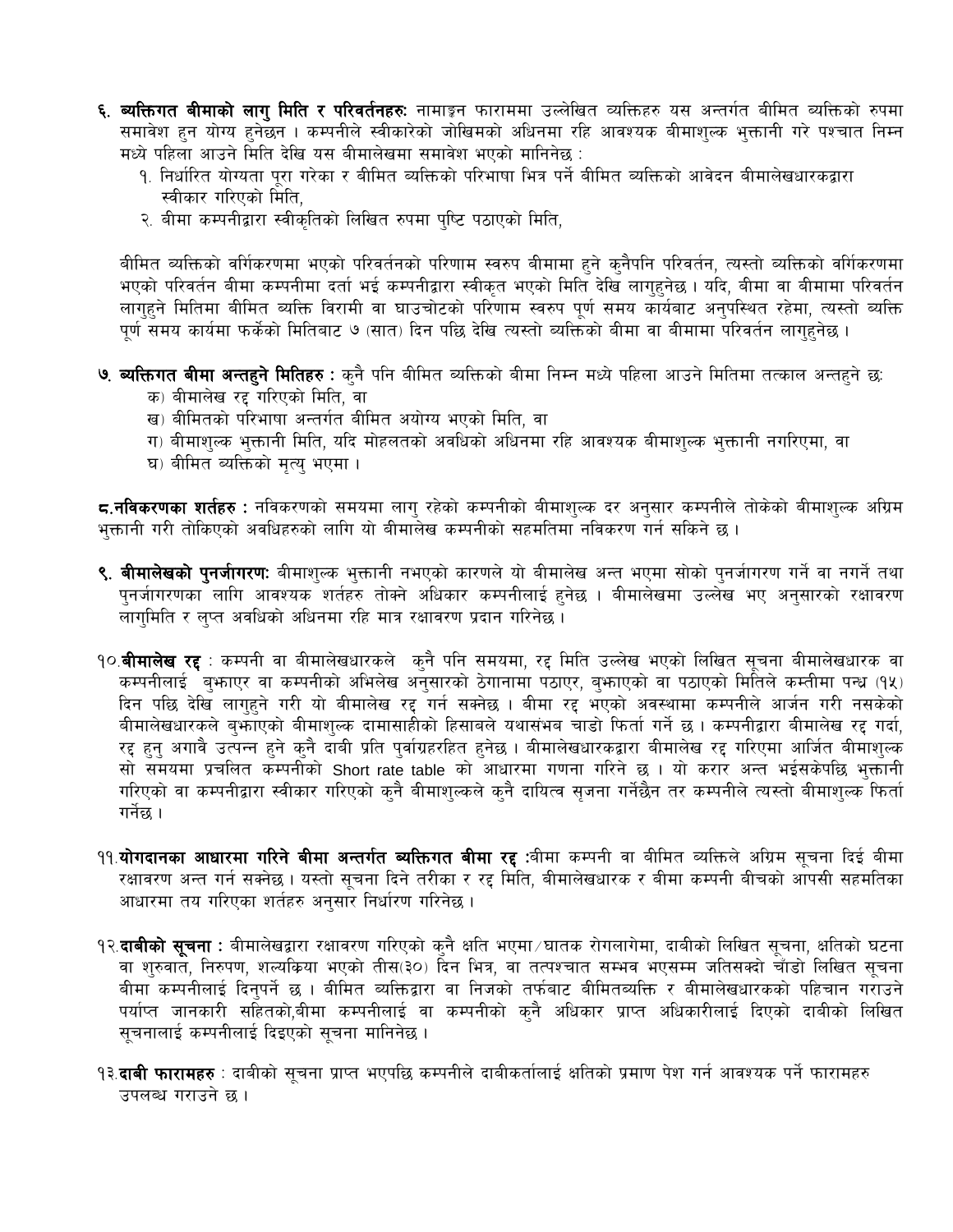- 6. **Effective Date of Individual Insurance and Changes**: The Persons eligible for inclusion as Insured Persons hereunder shall be persons designated on the enrollment form - List of Insured. Enrollment to the Policy, subject to acceptance of the risk by the Insurance Company shall be effective upon reciving the premium on the earliest of:
	- i) The date the application of the Insured Person who fulfills eligibility criteria and who is within the definition of the Insured Person is accepted by the Policyholder.
	- ii) The date the written confirmation of acceptance is sent by the Insurance Company.

Any change in the insurance results from a change of class of such Insured person, shall become effective on the date such person's class change is filed with, and approved by the Insurance Company.If, on the date insurance or change would otherwise be effected, such person is absent from active full-time work as a result of Injury or sickness, then the insurance or change will become effective seven (7) days from the date such person returns to active full-time work

- 7. **Termination Dates of Individual Insurance**: Insurance of an Insured Person shall terminate immediately on the earliest of :
	- i) The date Policy is terminated or cancelled, whichever is earlier; or
	- ii) The date the Insured Person no longer is eligible within the definition of insured person, or
	- iii) The premium due dates, if the required premium is not paid, subject to Grace Period; or
	- iv) Incase of death of Insured Person.
- 8. **Renewal Conditions**: The Policy may be renewed with the consent of the Insurance Company from term to term by payment of the premium in advance at the Insurance Company's rate in force at the time of renewal.
- 9. **Reinstatement of Policy**: When this Policy terminates by reason of non-payment of premium, any subsequent acceptance of a premium and reinstatement of the Policy by the Insurance Company shall solely be at the Insurance Company's option and shall only provide coverage subject to Coverage Commencement and Elimination period as stated in the policy.
- 10.**Cancellation of Policy**: Either the Insurance Company or the Policyholder may cancel this Policy at any time by written notice delivered to the other party, or mailed to the last address as shown by the records of either the Insurance Company or the Policyholder, stating when, not less than fifteen days (15) days thereafter, such cancellation shall be effective. In the event of cancellation, the Insurance Company will return promptly the pro rata unearned portion of any premium actually paid by the Policyholder and the if the Policyholder cancels the policy, the earned premium shall be computed in accordance with the short rate table used by the Insurance Company at the time at the time of cancellation. Such cancellation shall be without prejudice to any valid claim or originating prior thereto. The payment to or acceptance of any premium hereunder subsequent to termination of this Policy shall not create any liability but the Insurance Company shall refund any such premium.
- 11. **Cancellation of Individual Coverage under Contributory Basis of Insurance:** Either The Insurance Company or the Insured Person may cancel the coverage subject to prior notice. The manner of such notice and the time when cancellation will be effective shall be determined by the mutually agreed upon terms between the Insurance Company and the Policyholder.
- 12. **Notice of Claim**: Notice of claim must be given to the Insurance Company within thirty (30) days after the occurrence, diagnosis, commencement, performance of surgery of any loss/critical illness covered by the Policy or as soon thereafter as is reasonably possible. Notice of claim given by or on behalf of the Insured Person to the Insurance Company, or to any authorized official of the Insurance Company with information sufficient to identify the Insured Person and the Policyholder shall be deemed as notice of claim to the Insurance Company.
- 13. **Claim Forms**: The Insurance Company, upon receipt of a notice of claim, will furnish to the claimant such forms as are usually required by the Insurance Company for filing proofs of loss.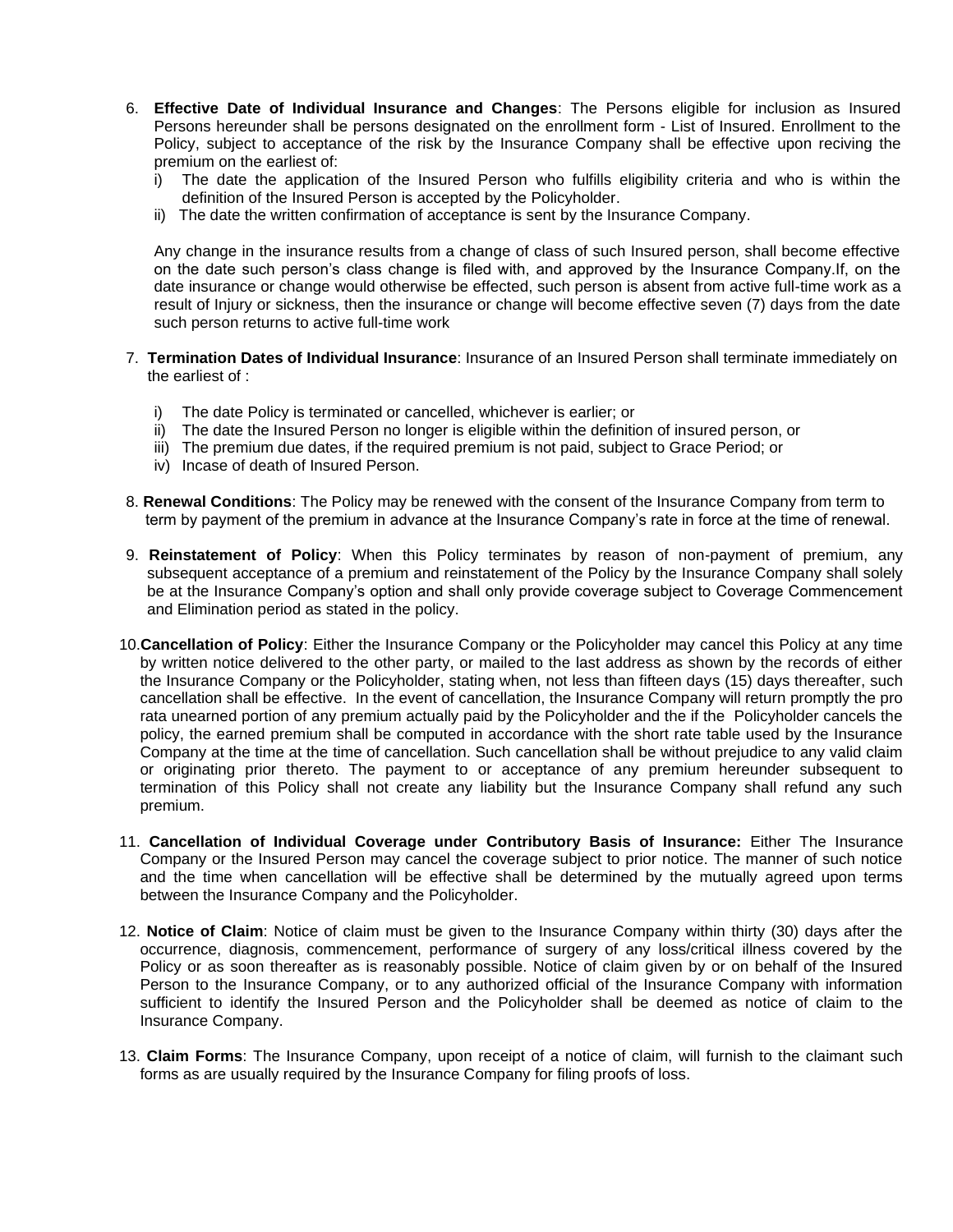- १४.**दावी फाराम बुभनाउने म्याद** : पूर्णरुपमा भरिएको दावी फारामहरु र क्षतिको लिखित प्रमाण, त्यस्तो क्षति भएको मितिले पैतिस (३५) दिन भित्र बीमा कम्पनीमा बुभाउनु पर्नेछ । पैतिस (३५) दिन भित्र प्रमाण प्रस्ततु गर्न संभव नभएको कारणले बुफ़ाउन नसकिएमा दावी वदर हुने वा घटुने छैन । तर क्षति भएको मितिले एक वर्ष भित्र क्षतिको प्रमाण प्राप्त नभएमा दावी स्वीकार गरिने छैन ।कुनै दावी यसमा परिभाषा गरिए अनुसार Fulminant Viral Hepatitis वा अर्वुद रोग (Cancer) मा आधारित भएमा, कम्पनीलाई यस्तो घातक रोगको प्रमाण स्वीकार गर्नु भन्दा अगाडि कम्पनीकै खर्चमा एच.आइ.भी. (HIV) समेत पत्ता लगाउने गरि बीमितको रगत परीक्षण गराउन कम्पनीलाई अधिकार हनेछ ।
- १५.**दावीको भुक्तानी अवधि** : कम्पनीलाई मान्य हुने क्षतिको उपयुक्त लिखित प्रमाण प्राप्त भएमा यस बीमालेख अन्तगर्त भुक्तानी योग्य क्षतिपर्तिहरु तत्काल भक्तानी दिइनेछ।
- १६.**लाभहरु कसलाई भुक्तान हुने**: बीमितब्यक्ति जीवित भएमा बीमित व्यक्तिलाई वा निजले अधिकार दिएको भएमा बीमालेखधारकलाई वा बीमा ऐन २०४९ र यसका शंसोधनहरु अनुसार बीमितको कानूनी हकदार(हरु) लाई भुक्तानी दिईनेछ । यसरी दावी भुक्तानी भएमा यस बीमालेख अन्तर्गतको सवै दायित्ववाट कम्पनी मुक्त हुनेछ ।
- १७. **दावी ∕लाभ भुक्तानीका विकल्पहरु**ः बीमालेखधारकले नामांकनका वखत वा पछि कम्पनीलाई सूचना दिएर दावी भुक्तानीको विकल्पहरु रोज्न सक्नेछ । मृत्युलाभ, दुर्घटना मृत्यु, अंगभंग, पूर्ण स्थायी अशक्तता र घातक रोगको बीमादावी रकम भुक्तानीको लागि मात्र भुक्तानी विकल्पहरु लागु हुनेछ । दावीँ भुक्तानीका विकल्पहरुमा (क) दावी रकम एकमुष्ट भुक्तानी वा (ख) १२ वा २४ महिनामाँ मासिक भुक्तानी रहेका छन्।
- १८.**मेडिकल जाँच**ः यस अन्तर्गत कुनै दावी विचाराधीन रहेको अवस्थामा, थप प्रमाणहरु माग्न र कम्पनीको खर्चमा ब्यवहारिक रुपमा आवश्यक भए अनुसार बीमितब्यक्तिको मेडिकल जाँच गराउन सक्ने र बीमितको मृत्यु भएमा कानुनले निषेध नगरेको अवस्थामा शव परीक्षण समेत गराउन सक्ने कम्पनीलाई अधिकार हनेछ ।
- १९. कानूनी कारवाही: कानुनी कार्यवाही बीमा ऐन २०४९ को अधिनमा हनेछ ।
- २०.**असहभागिता** : यस बीमालेखको समपर्ण मुल्य वा चुक्ता मुल्य हुनेछैन र यो बीमालेख कम्पनीको मुनाफा वा बचतमा सहभागी हनेछैन ।
- २१.इच्छाइएको व्यक्तिको नामांकन वा परिवर्तन, हस्तान्तरण : इच्छाइएको व्यक्तिको नामङ्गन वा परिवर्तनको अधिकार बीमित ब्यक्तिमा मात्र निहित हुनेछ । यस बीमालेख अर्न्तगत इच्छाइएको व्यक्तिको नामाङ्गन वा परिवर्तन गरिएको कुरा इच्छाइएको व्यक्तिको अभिलेख राख्ने निकायलाई बाध्यात्मक हुनेछैन । यस बीमालेख अन्तर्गत कुनैपनि हक हस्तान्तरण, हस्तान्तरणको लिखतको मूल वा प्रतिलिपि बीमा कम्पनीमा नबुफ्ताइए सम्म बीमा कम्पनीको लागि बाध्यात्मक हुनेछैन । बीमा कम्पनीले इच्छाइएको व्यक्तिको नामाङ्गन वा परिवर्तन वा हक हस्तान्तरणको वैधता सम्बन्धी कुनै पनि जिम्मेवारी लिने छैन ।
- २२.**ईच्छाएको व्यक्तिको सहमति** : यो बीमालेख हस्तान्तरण गर्न, इच्छाएको व्यक्ति परिवर्तन गर्न वा बीमालेखमा अन्य क्**नै** परिवर्तन गर्न इच्छाएको व्यक्तिको सहमति आवश्यक हुनेछैन ।
- २३.**उमेर ढाटेमा** : वीमितको उमेर गलत उल्लेख गरिएको पाईएमा यस बीमालेख अर्न्तगत भुक्तानी हुने सबै रकमहरु बीमितको .<br>तर्फबाट भुक्तानी गरिएको बीमाशुल्कले सही उमेरको लागि खाम्ने सम्बन्धित रकम अनुसार हुनेछ । बीमितको उमेर गलत उल्लेख भएको अवस्थामा र यदि वीमितको सही उमेर अनुसार यस बीमालेख अन्तर्गतका जोखिम रक्षावरण नहुने भएमा वा बीमाशुल्क वा बीमाशुल्कहरु स्वीकार गर्नु अगावै अन्त्य हुने भएमा, बीमित रक्षावरणको लागि योग्य नरहेको अवधिका लागि कम्पनीको दायित्व त्यस्तो रक्षावरण नगरिएको अवधिको लागि भुक्तानी गरिएको सबै बीमाशुल्क बीमितको लिखित अनुरोधमा फिर्ता गर्न सम्ममात्र सीमित हनेछ।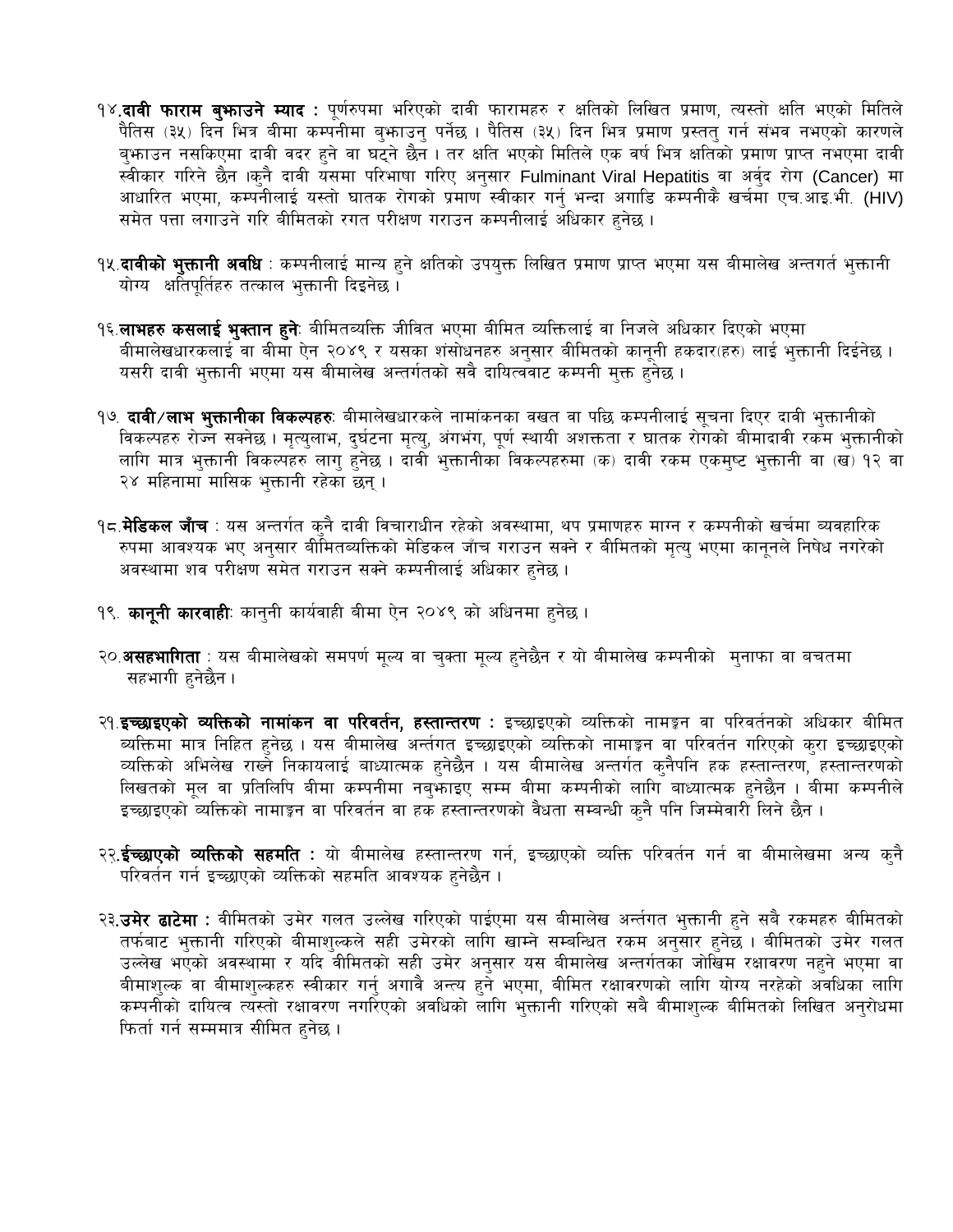14. **Time for Filing Claim Forms**: Completed claim forms and written proof of loss must be furnished to the Insurance Company within thirty (30) days after the date of such loss. Failure to furnish such proof within stated days shall not invalidate nor reduce any claim if it was not possible to give proof within such time. However, in no event will any claim be honored if proof of loss is not received within one (1) year from the date of loss.

 Where a claim is based upon Fulminant Viral Hepatitis or Cancer as defined herein below, the Company shall be entitled to require the Insured Person to undergo a blood test on Insurance company's own expense including a test for the detection of any HIV as a condition precedent to any acceptance by the Company of due proof of such Critical Illness.

- 15. **Time of Payment of Claim**: Benefits payable under this Policy for any loss will be paid upon receipt of due written proof of such loss satisfactory to the Insurance Company.
- 16. **To Whom Benefits are Paid**: All indeminities of this policy are payable to the insured if living ot if authorized to policyholder or as per the Insurance Act 2049 of Nepal and its amendements.
- 17. **Claim/Benefits Payout Options**: The policyholder can choose a claim payout option either at the time of enrollment or later by giving notice to the Company. The payout option is applicable only on claim payment amount on Loss of Life, Accidental Death, Dismemberment, Permanent Total Disability and Critical Illness. The payouts Option are (i) Payment of claim amount in Lumpsum or (ii) Monthly payment of claim amount for 12 or 24 months.
- 18. **Medical Examination**: The Insurance Company, at its own expense, shall have the right and opportunity to examine an Insured Person when and as often as the Insurance Company may reasonably require during the pendency of a claim hereunder, and also the right and opportunity to make an autopsy in case of death where it is not forbidden by law.
- 19. **Legal Actions**: Legal action shall be subject to Insurance Act 2049 of Nepal.
- 20. **NON-PARTICIPATION:** This Policy has no surrender value or paid up value, and does not participate in the profits or surplus of the Company.
- 21. **Designation or Change of Beneficiary, Assignment**: The right of designation or change of beneficiary is reserved to the Insured Person. No designation or change of beneficiary under the Policy shall be binding upon the custodian of beneficiary records. No assignment of interest shall be binding upon the Insurance Company until the original or a copy thereof is received by the Insurance Company.The Insurance Company assumes no responsibility for the validity of such designation or change of beneficiary or assignment.
- 22. **Consent of Beneficiary**: Consent of Beneficiary, if any, shall not be requisite to change of beneficiary or to any other changes in this Policy.
- 23. **Misstatement of Age**: If the age of any Insured Person has been misstated, all amounts payable under this Policy shall be such as the premium paid would have purchased at the correct age. If according to the correct age of the Insured Person, the coverage provided by the Policy would not have become effective, or would have ceased prior to the acceptance of such premium or premiums, then the liability of the Insurance Company during the period the Insured Person is not eligible for coverage shall be limited to the refund, upon written request, of premiums paid for the period not covered by the Policy.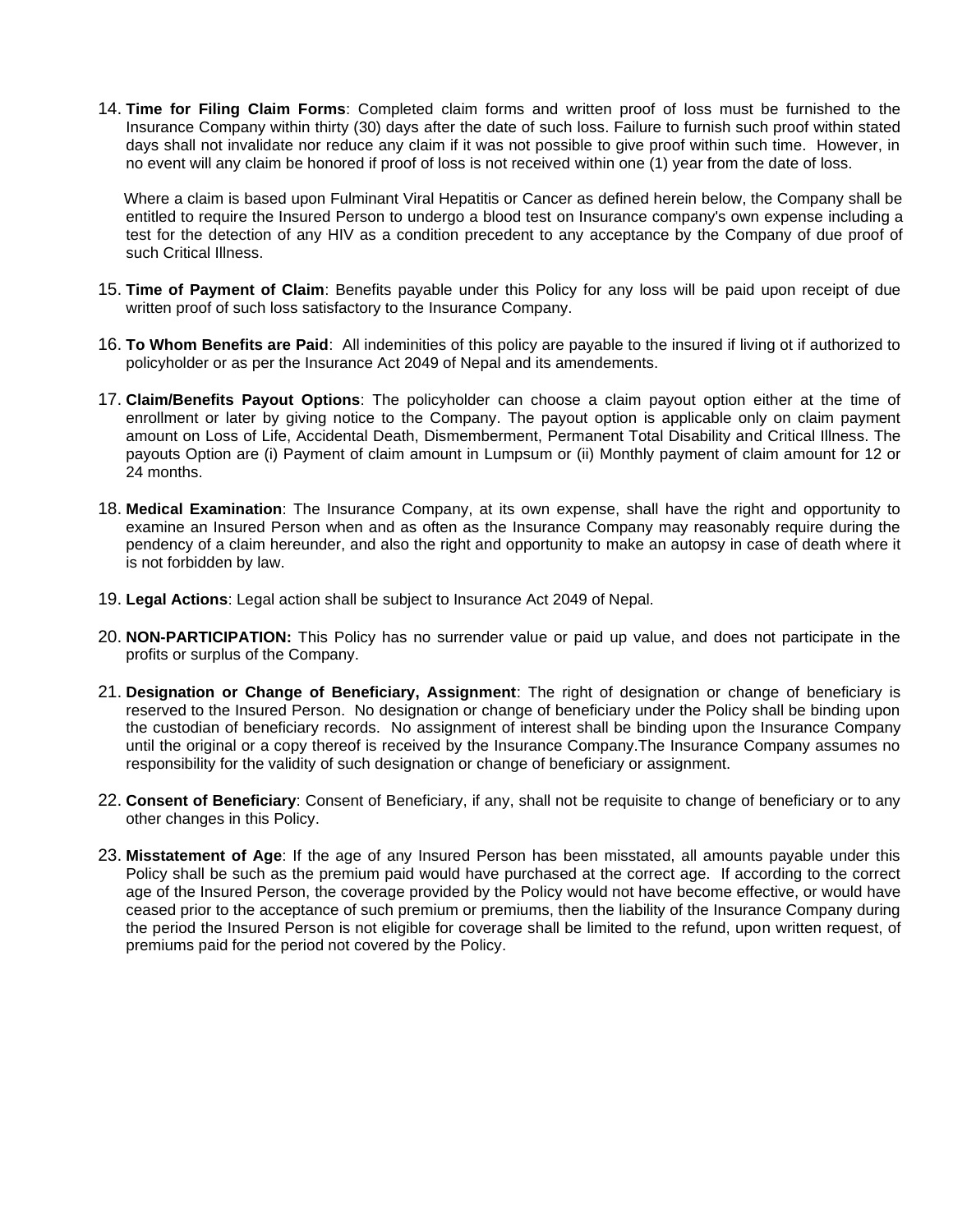- २४.**पेशामा परिवर्तन** : बीमितको पेशामा हुने कुनै पनि परिवर्तन बारे अनिवार्यरुपले कम्पनीलाई अबिलम्ब जानकारी दिनुपर्ने छ । यदि बीमितलाई कम्पनीले बढी खतरापूर्ण पेशाको रुपमा बर्गिकरण गरेको पेशामा पेशा परिवर्तन गरे पश्चात वा आर्जनको लागि त्यस्तो बर्गिकृत कुनै पेशा सम्बन्धि कार्य गर्दा भएको क्षतिको लागि यस बीमालेख अन्तर्गत पाउने लाभको त्यो अंश मात्र भुक्तानी गरिनेछ जुन तिरिएको बीमाशुल्क दर अनुसार त्यस्तो बढी खतरनाक पेशाको लागि निर्धारित बीमाशुल्क दर अनुसार कायम हुन आउने छ र जुन कम्पनीद्वारा निधारित सिमा भित्र पर्न आउनेछ । यदि बीमितले आवेदनमा उल्लेखित आफनो पेशालाइँ कम्पनीद्वारा बर्गिकृत कम खतरनाक पेशामा परिवर्तन गरेमा र कम्पनीलाई त्यस्तो परिर्वतको प्रमाण प्राप्त भएमा कम्पनीले सोहि अनुसार बीमाशुल्क घटाउने छ र पेशा परिवर्तन भएको मिति वा त्यस्तो प्रमाण प्राप्त भएको मिति पछि लगतै आउने यस बीमालेखको बार्षिकोत्सव मध्ये जुन बढी नयाँ हुन्छ, देखि बढि हुन आउने र कम्पनीले कमाई नसकेको समानुपातिक बीमाशुल्क फिर्ता गर्नेछ । यो प्रावधान लागु गर्दा कम्पनीले क्षतिपूर्ति गर्नुपर्ने घटना–घटन् अगाडि वा पेशा परिवर्तनको प्रमाण प्राप्ति मिति भन्दा अगाडि लागु रहेको पेशा वर्गिकरण र बीमाशुल्के दर अनुसार गरिने छ ।
- २५.**बीमालेख प्रावधानहरुको पालना** : बीमितको तर्फबाट यस बीमालेखका कुनै पनि प्रवधानहरु पालना नभएमा यस अन्तर्गतका सबै दावीहरु बदर हनेछ ।
- २६.**बीमालेख धारकले उपलब्ध गराउने तथ्याङ्ग** : बीमालेखधारकले प्रारम्भमा बीमा गर्ने ब्यक्तिहरु, बीमितको रुपमा थप हुने व्यक्तिहरु र बीमा रद्द हुने ब्यक्तिहरुको नामावली, र बीमाशुल्क गणना गर्न आवश्यक अन्य विवरण सहितको अभिलेख राख्न् पर्नेछ र बीमा कम्पनीले माग गरे अनुसार उपलब्ध गराउन पर्ने छ ।
- २७.**जाँच र लेखापरिक्षण** : यस बीमालेख संग सम्बन्धित बीमालेखधारकको अभिलेखहरु बीमा अवधि भित्र र यस बीमालेख अन्त भएको तीन (३) बर्ष भित्र वा यस अन्तर्गतको सबै दावीहरुको अन्तिम फछर्यौट हुने मिति मध्ये पछि आउने मिति भित्र यस बीमालेखसंग सम्बन्धित बीमालेखधारकको अभिलेखहरुको बीमा कम्पनीले जाँच र लेखापरीक्षण गर्नसक्नेछ ।
- २८.करार वार्षिकोत्सवमा बीमाशुल्क दरमा परिवर्तन : करार वार्षिकोत्सव भन्दा कम्तिमा एकतीस(३१) दिनको अग्रिम लिखित सुचना बीमालेखधारकलाई दिएर वा कम्पनीको अभिलेख अनुसारको निजको अन्तिम ठेगानामा पठाएर कम्पनीले प्रत्येक वर्ष करार वर्षिकोत्सवमा बीमाशुल्क दर परिवर्तन गर्न सक्नेछ । यस्तो अवस्थामा, बीमाशुल्क दर परिवर्तनको अग्रिम सूचना सबै बीमित ब्यक्तिहरुलाई त्यस्तो करार वर्षिकोत्सव भन्दा कम्तीमा पन्ध (१५) दिन अगावै दिने बीमालेखधारकको जिम्मेवारी हनेछ।
- २९.कानूनको पालना : बीमालेख लागुमितिमा यस बीमालेखका कुनै प्रावधान नेपालको प्रचलित कानूनसंग बाफिएमा, बाफिएको हदसम्म कानुनले तोकेको न्युनतम प्रावधानसंग मिलान हुने गरी संसोधन हुनेछ ।